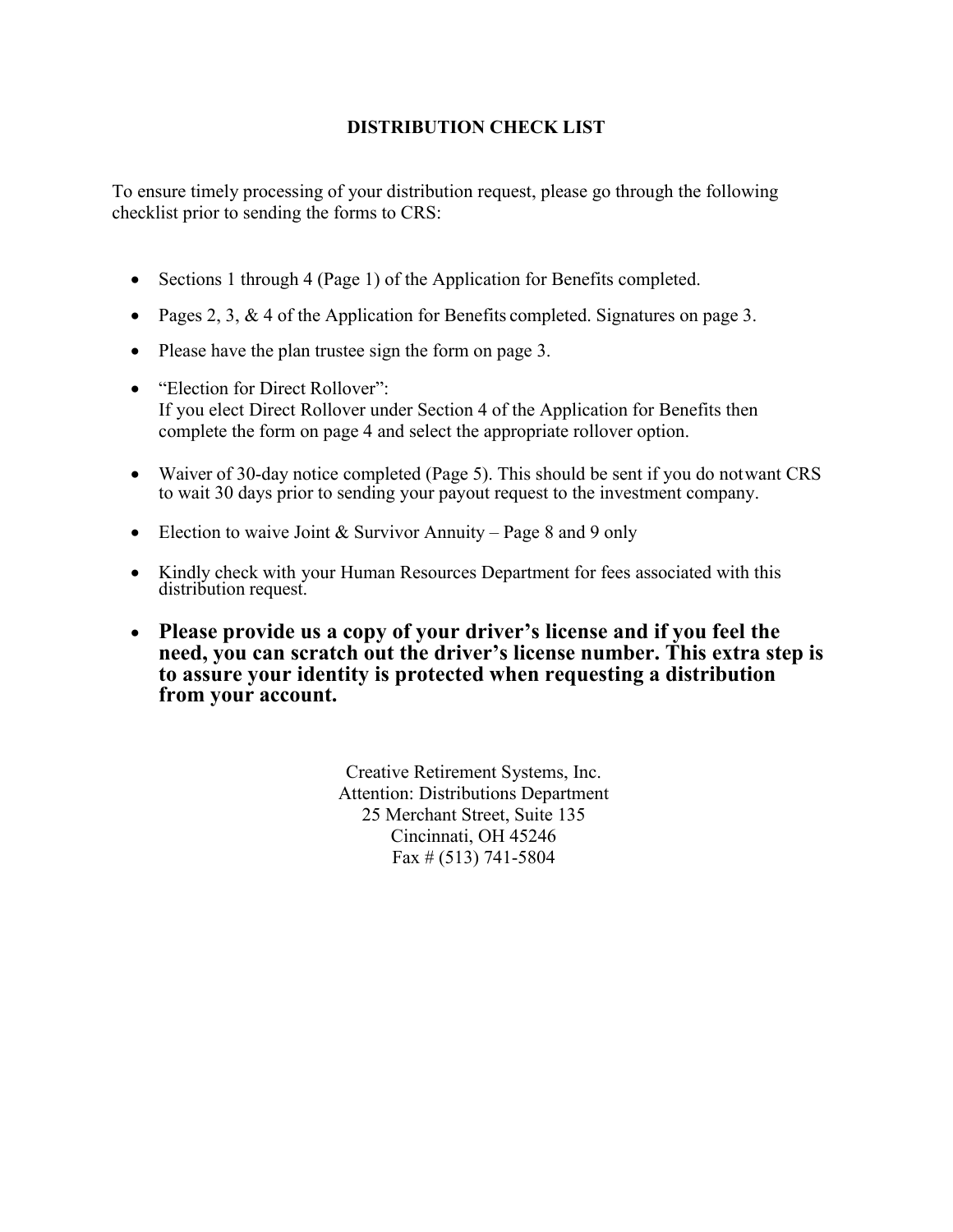## **INSTRUCTIONS TO COMPLETE THE DISTRIBUTION FORMS**

## **APPLICATION FOR BENEFITS (Page 1)**

- **Page 1** All sections to be completed
- **Item 1 Mandatory (all lines)**<br>**Item 2 Mandatory (Check 1)**
- **Mandatory (Check 1)**
- **Item 3** Check "As soon as administratively feasible subject to Employer's approval"<br>**Item 4** Mandatory (Check 1)
- **Mandatory (Check 1)** Please do not check Annuity Payments until you have verified that your plan offers that option

**"Participant's Signature" Please sign and date. Your application WILL NOT be processed without your signature and date on thisline. The plan trustee also has to sign on page 3 along with the participant.**

### **ELECTION FOR A DIRECT ROLLOVER TO AN IRA, Qualified Plan or Roth IRA (PAGE 4)**

Please check one of the three options on page 4 and give a complete detailed rollover address.

## **PARTICIPANT'S WAIVER OF 30-DAY NOTICE REQUIREMENT (PAGE 5)**

The law allows you to waive the 30-day time period referred to as above, if you have had the **"Safe Harbor Explanation Notice"** for at least 5 days and you sign this (waiver) form. Do not use this form if you intend to keep your options open for 30 days.

**If you do not sign this form, we will be forced to wait 30 days before processing your payout.** 

## **ELECTION TO WAIVE JOINT AND SURVIVOR ANNUITY: (PAGE 8)**

If you are **Not Married** –NOTE: Form does not require Notary OR Plan Administrator signature. If you are **Married** – NOTE: *Then Notary OR Plan Administrator Signature is required.*

**SPOUSAL CONSENT WAIVER (PAGE 9)** – Complete only if spouse consents to the waiver of receiving benefits in the form of Joint & Survivor Annuity. *NOTE: Then Notary OR Plan Administrator Signature is required.*

## **SECTION 402(f)** "Safe Harbor Notice") **(PAGES 10 - 24)**

Internal Revenue Code requires that you be given this information before you apply for benefits. Please read the notices carefully depending on the type of contributions you have in your retirement account. You have 30 days from the time you receive this notice until your election is implemented (Unless you sign the 30 day waiver)

There are 2 Safe Harbor Section 402(f) Notices.

Pages  $10 - 16$  – This notice describes the rollover rules that apply to payments from the Plan that are not from a designated Roth account.

Pages 17 – 24 – This notice describes the rollover rules that apply to payments from the Plan that are from a designated Roth account.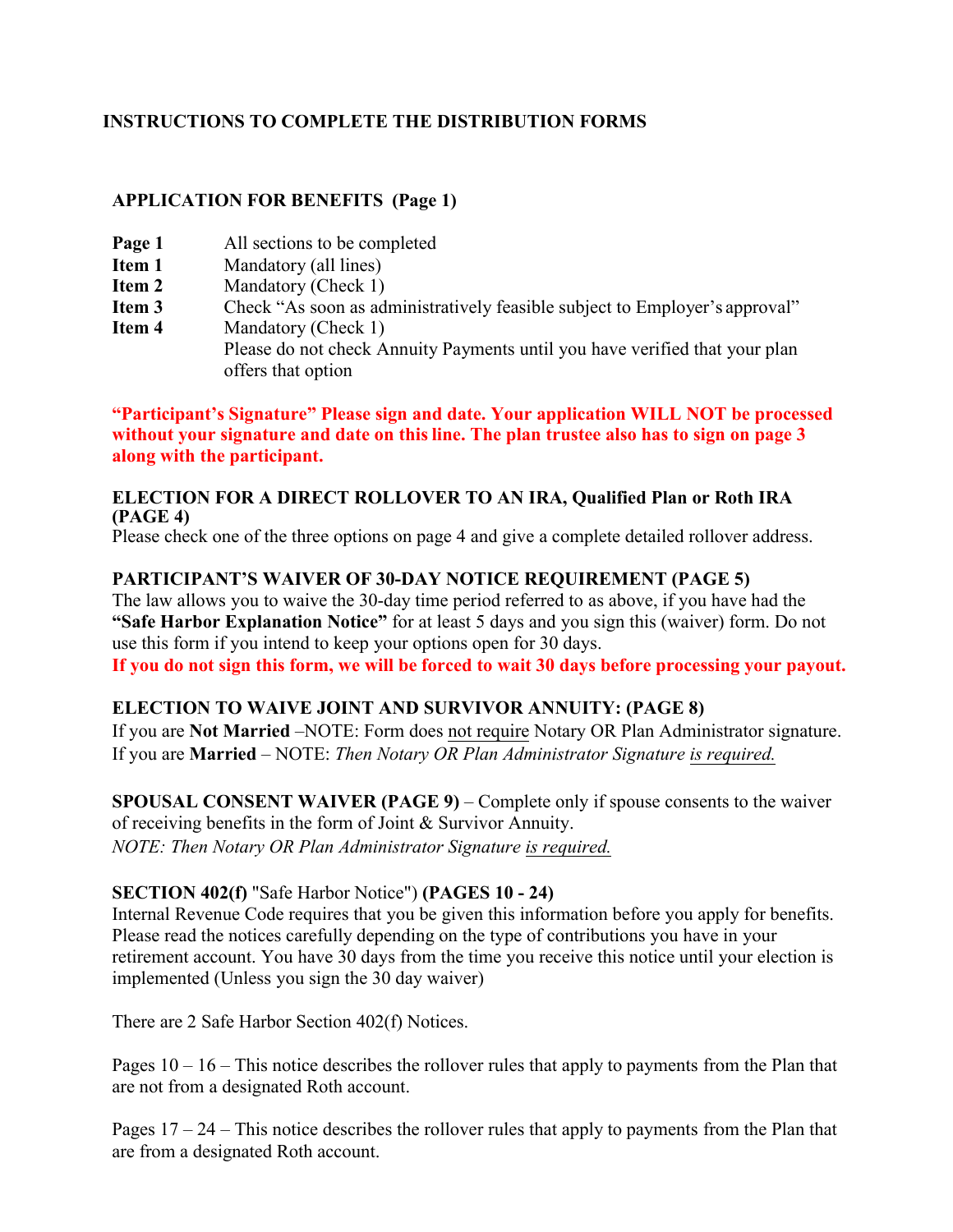# **APPLICATION FOR BENEFITS**

|                |                                                                                   | $401(k)$ Plan,  |
|----------------|-----------------------------------------------------------------------------------|-----------------|
|                |                                                                                   | (Company Name), |
|                | I hereby request payment of my benefit as provided below:                         |                 |
|                |                                                                                   |                 |
| 1 <sub>1</sub> | Name:<br><u> 1989 - Johann John Barn, mars and de Brasilian (b. 1989)</u>         |                 |
|                |                                                                                   |                 |
|                |                                                                                   |                 |
|                |                                                                                   |                 |
|                |                                                                                   |                 |
|                | <b>Birth Date:</b><br><u> 1989 - Johann Barn, mars and de Brasilian (b. 1989)</u> |                 |
|                |                                                                                   |                 |
|                |                                                                                   |                 |
|                | Phone Number:                                                                     |                 |
|                |                                                                                   |                 |
|                |                                                                                   |                 |
| 2.             | <b>Reason for Payment</b>                                                         |                 |
|                |                                                                                   |                 |
|                | Termination of Employment                                                         |                 |
|                | Attainment of age 59-1/2 (only available with Profit Sharing or 401(k) plan)      |                 |
|                | Plan Termination                                                                  |                 |
|                | QDRO                                                                              |                 |
|                |                                                                                   |                 |
|                | Death: Name of deceased participant                                               |                 |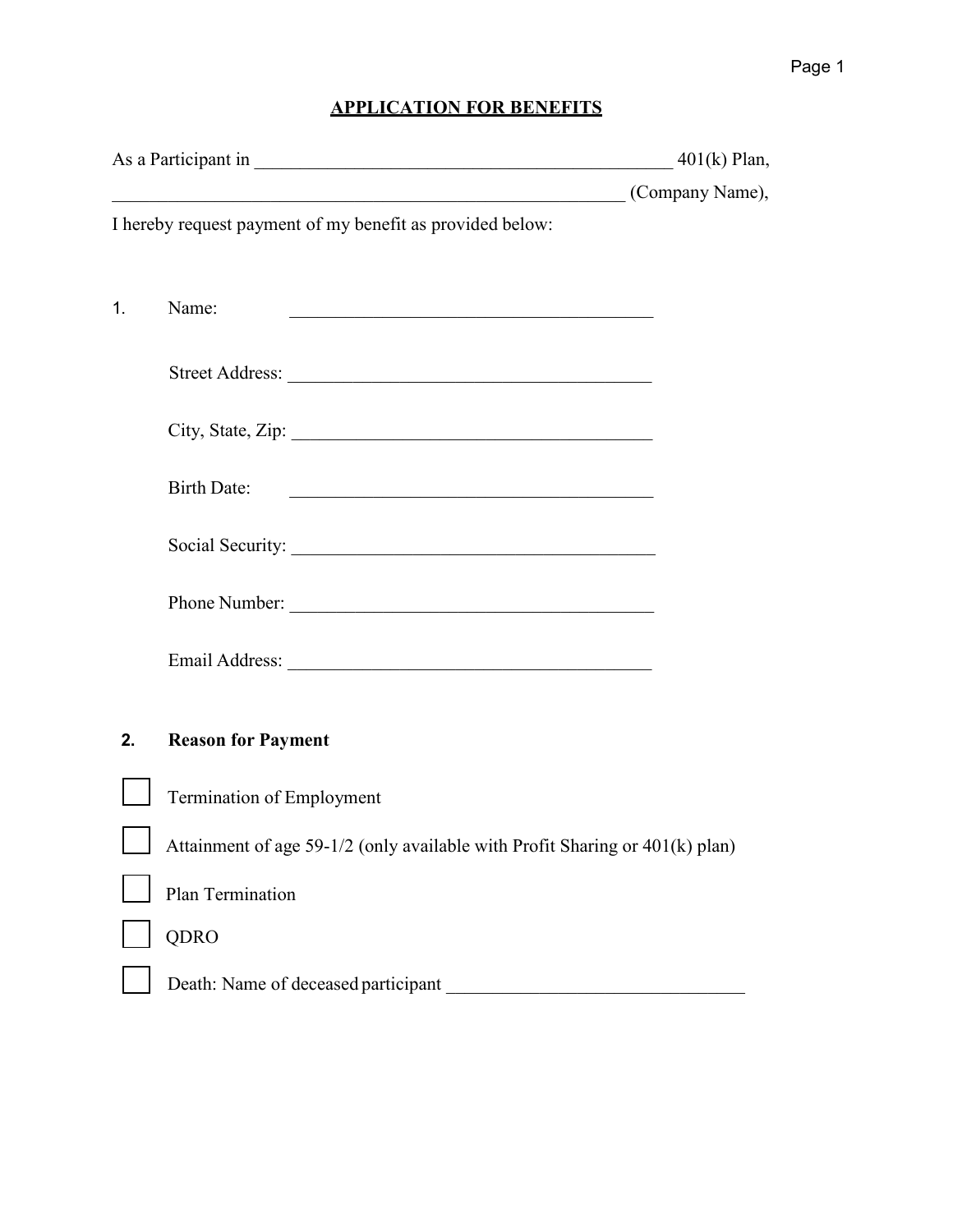| 3. | <b>Date for Payment</b>                                                                                                                                                                |
|----|----------------------------------------------------------------------------------------------------------------------------------------------------------------------------------------|
|    | As soon as administratively feasible subject to Employer's approval                                                                                                                    |
|    | Defer payment until<br>(date cannot be later than April 1 of year following age 70-1/2) (5% owner)                                                                                     |
|    | Defer payment until the later of Normal Retirement Date or<br>(date cannot be later than April 1 of year following age 70-1/2) (Non-5% owner)                                          |
|    | Defer payment until _________ (date cannot be later than April of year following the date<br>the participant would have attained age $70\frac{1}{2}$ ) Non 5% owners surviving spouse. |
| 4. | Form of Payment*                                                                                                                                                                       |
|    | Lump Sum NOTE -: Plan must withhold 20% in federal income tax.                                                                                                                         |
|    | Direct Rollover NOTE-: You must complete election form designating the new plan/IRA                                                                                                    |
|    | Partial Rollover of \$ __________ the remainder, less 20% withholding paid to me                                                                                                       |
|    | (Select One)                                                                                                                                                                           |
|    | Partial Rollover \$                                                                                                                                                                    |
|    |                                                                                                                                                                                        |

## WITHHOLDING

- A. If an "eligible rollover distribution" is not rolled over to an IRA or another eligible retirement plan, it will be subject to 20% federal income tax withholding.
- B. A distributee who will receive a payment which is not an "eligible rollover distribution" generally must complete the Form W-4P.
- C. No withholding is required if the distribution is less than \$200.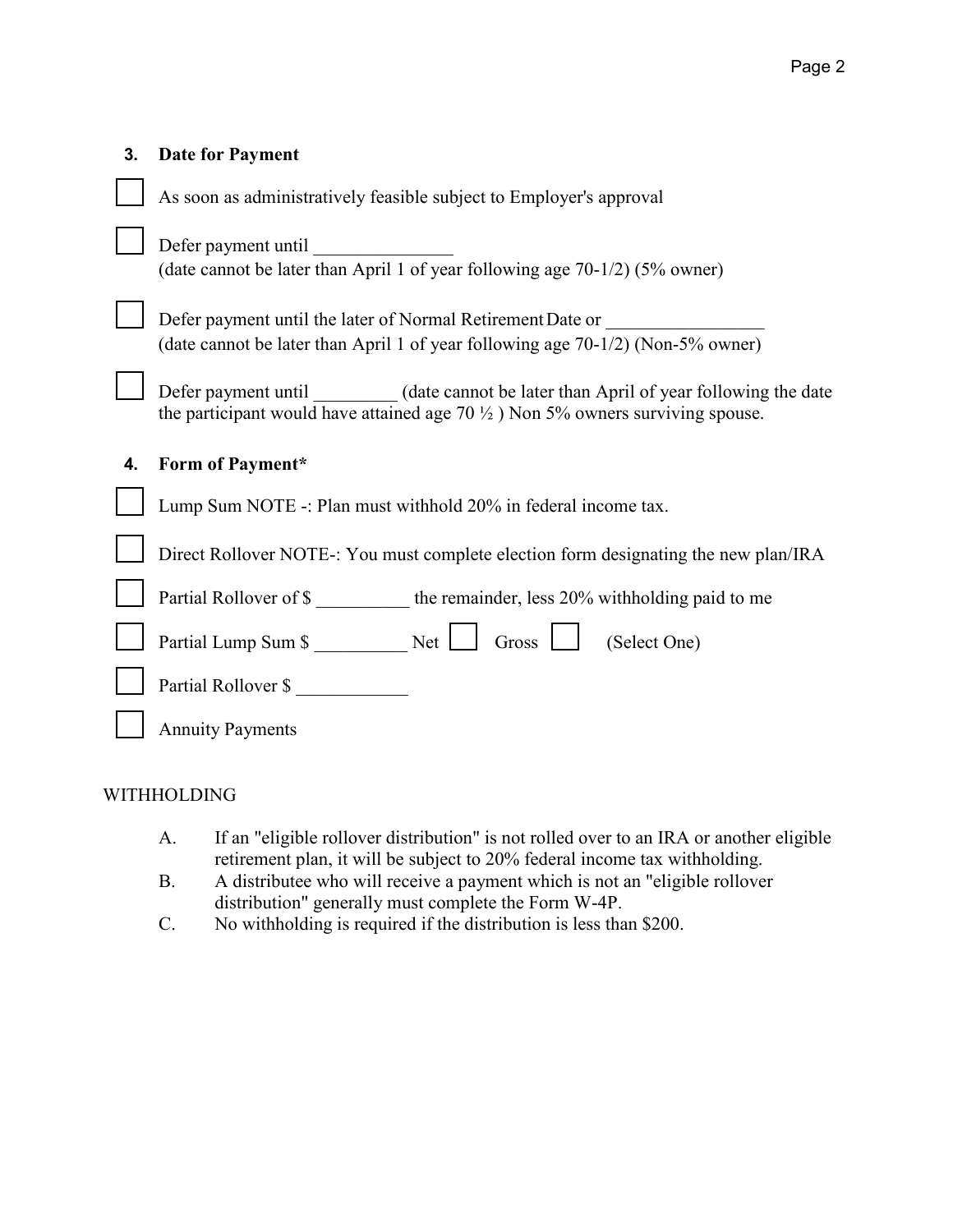## **SIGNATURES**

I hereby consent to the distribution requested on this form. I understand that if I do not roll over this distribution that a 10% penalty tax may apply unless I am at least 59-1/2 years old (or some other exception to the tax applies). If I am requesting that a portion of my distributions be rolled over, I hereby certify that the IRA or plan identified above is an "eligible retirement plan" authorized to accept the direct rollover I have specified and that it will accept a direct rollover of my Plan distribution. I understand that a rollover to a Roth IRA may be subject to taxation.

 $Dated$ ,  $20$ 

Participant's Signature

\_\_\_\_\_\_\_\_\_\_\_\_\_\_\_\_\_\_\_\_\_\_\_\_\_\_\_\_\_\_\_\_

 \_\_\_\_\_\_\_\_\_\_\_\_\_\_\_\_\_\_\_\_\_\_\_\_\_\_\_\_\_\_\_\_ Print Name

If you would like Electronic Funds Transfer for your distribution, please complete the information below (contact Plan Administrator for any terms or conditions): A copy of your voided check is required.

| $\text{Account} \#$                   |
|---------------------------------------|
| Type of account (checking or savings) |
| Account Holder's Name:                |

 $Dated$ ,  $20$ 

Plan Trustee's Signature

\_\_\_\_\_\_\_\_\_\_\_\_\_\_\_\_\_\_\_\_\_\_\_\_\_\_\_\_\_\_\_\_

Print Name & Title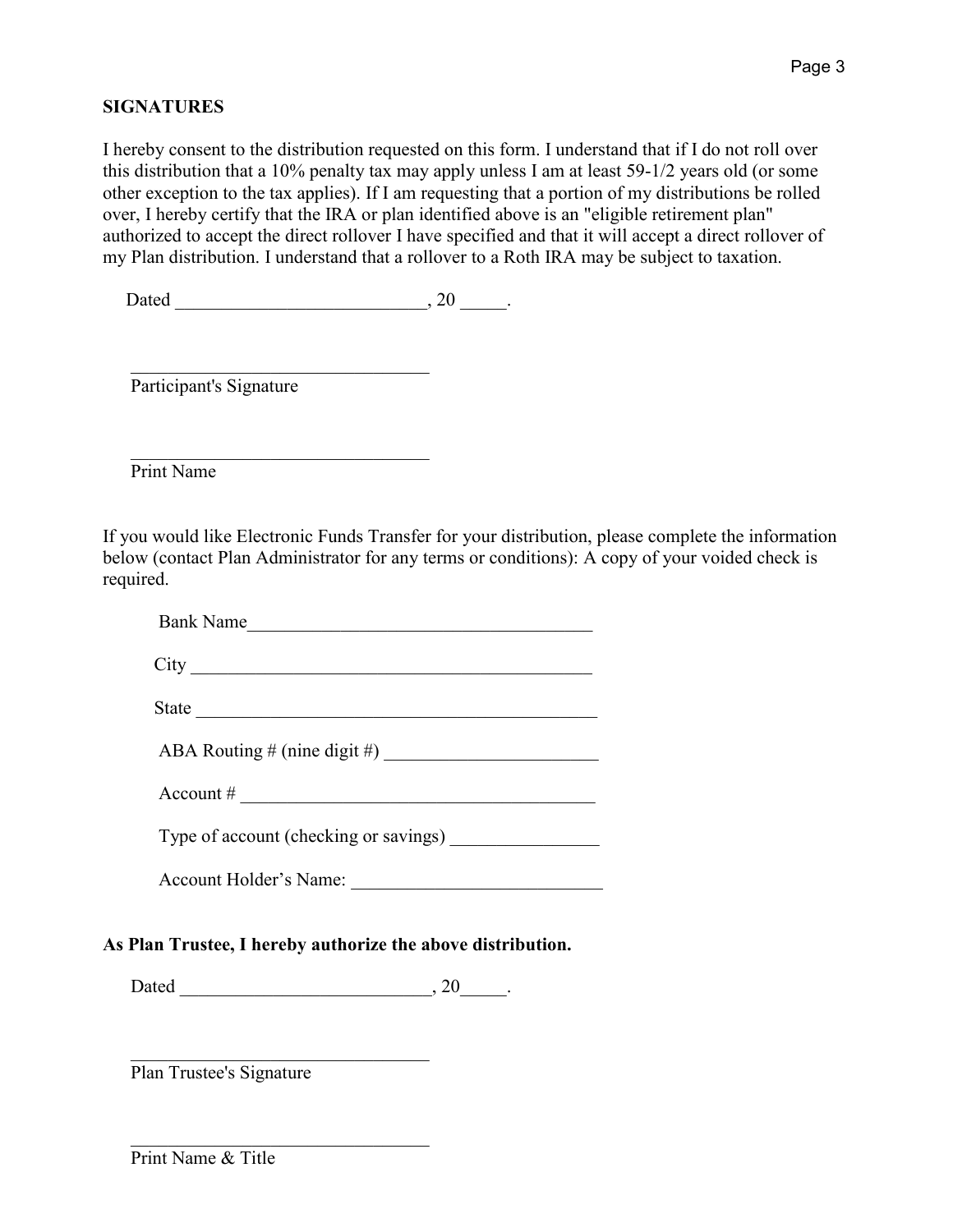## **ELECTION FOR DIRECT ROLLOVER**

| I, $\frac{1}{100}$ , hereby elect to make a direct rollover from my 401(k) plan to the eligible retirement plan or to the IRA listed below:                                                     |  |
|-------------------------------------------------------------------------------------------------------------------------------------------------------------------------------------------------|--|
| In making this election, I certify to the following:                                                                                                                                            |  |
| Rollover to inherited IRA for non-spouse beneficiary, I have established my individual<br>retirement account ("IRA") with an authorized financial institution. (This must be a<br>new account). |  |
| Rollover to a New Plan which will accept the direct rollover for my benefit                                                                                                                     |  |
| Rollover to a traditional or Roth IRA which I already have established with a<br>financial institution.                                                                                         |  |
| Therefore, I hereby direct the plan administrator to make payment of my eligible<br>rollover distribution to the following:                                                                     |  |
| In making this election, I certify to the following: (Non Roth Portion)                                                                                                                         |  |
|                                                                                                                                                                                                 |  |
| Account#:                                                                                                                                                                                       |  |
| Address:<br>the control of the control of the control of the control of the control of                                                                                                          |  |
|                                                                                                                                                                                                 |  |
|                                                                                                                                                                                                 |  |
|                                                                                                                                                                                                 |  |
| In making this election, I certify to the following: (Roth Portion)                                                                                                                             |  |
|                                                                                                                                                                                                 |  |
| Account#:                                                                                                                                                                                       |  |
| Address:<br><u> 1989 - Johann John Stoff, market fransk kanton (d. 1989)</u>                                                                                                                    |  |
| <u> 1989 - Johann John Stoff, mars and de Brasilian (b. 1989)</u>                                                                                                                               |  |
|                                                                                                                                                                                                 |  |
|                                                                                                                                                                                                 |  |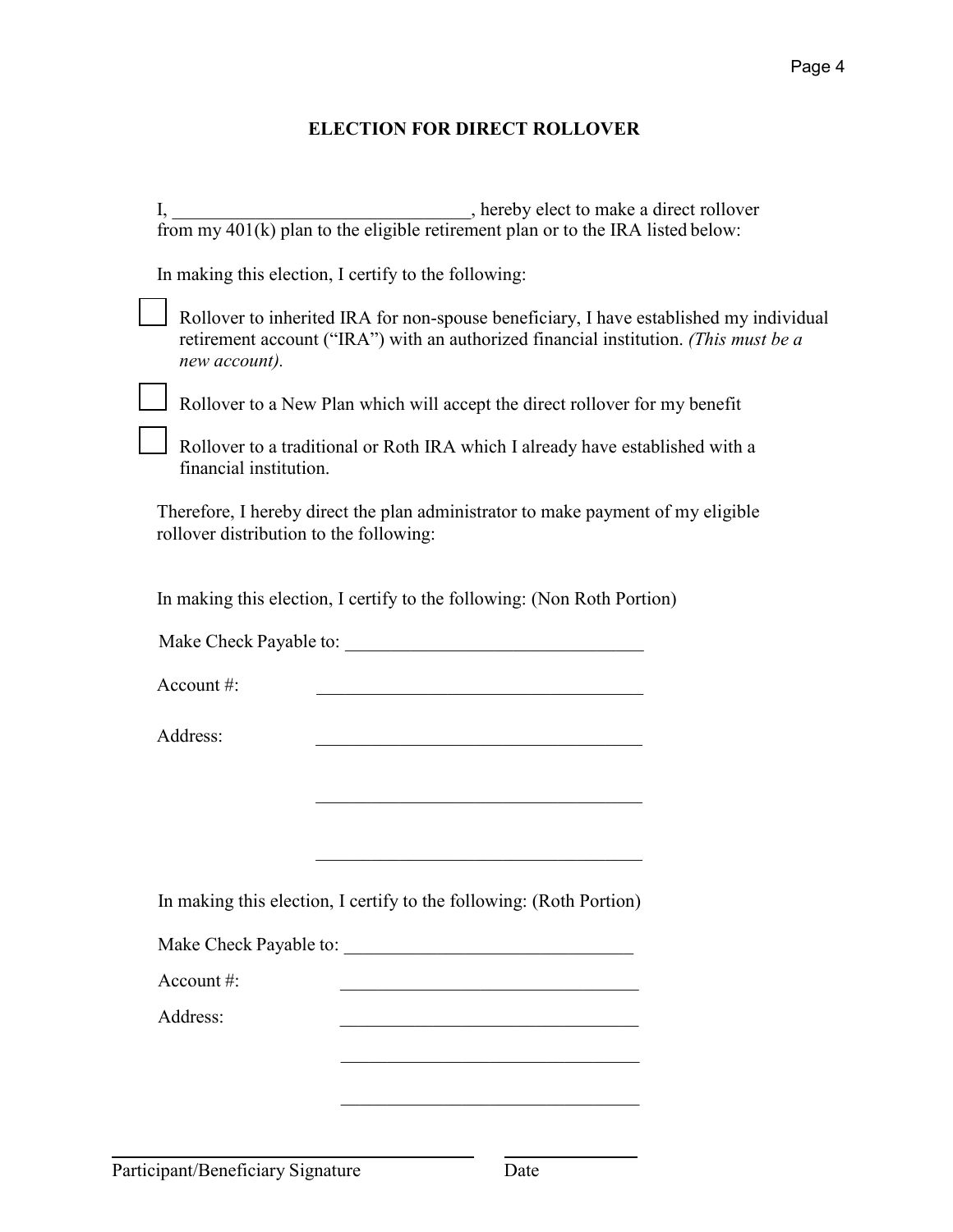#### **PARTICIPANT'S WAIVER OF 30 DAY NOTICE REQUIREMENT UNDER SECTION 402(f)**

I wish to have my distribution from the  $401(k)$  Plan made as soon as possible in accordance with the benefits election form(s) that I returned to the plan administrator. Therefore, I, hereby waive the 30-day time period otherwise required between the date the "IRC Section 402(f) Notice" was provided tome and the date that my election regarding my distribution is implemented.

In connection with this waiver, I hereby confirm the following:

- I acknowledge receipt of a written "IRC Section 402(f) Notice," setting forth the various distribution options available to me;
- I understand that I am entitled to a reasonable period of not less than 30 days from the date the notice was provided to me in which to decide whether to make or not make a direct rollover of my distribution; and
- Notwithstanding my waiver, I continue to have the opportunity within the 30-day period to reconsider my decision of whether or not to elect a direct rollover until my election is actually implemented.

Participant's Signature Date

Social Security Number: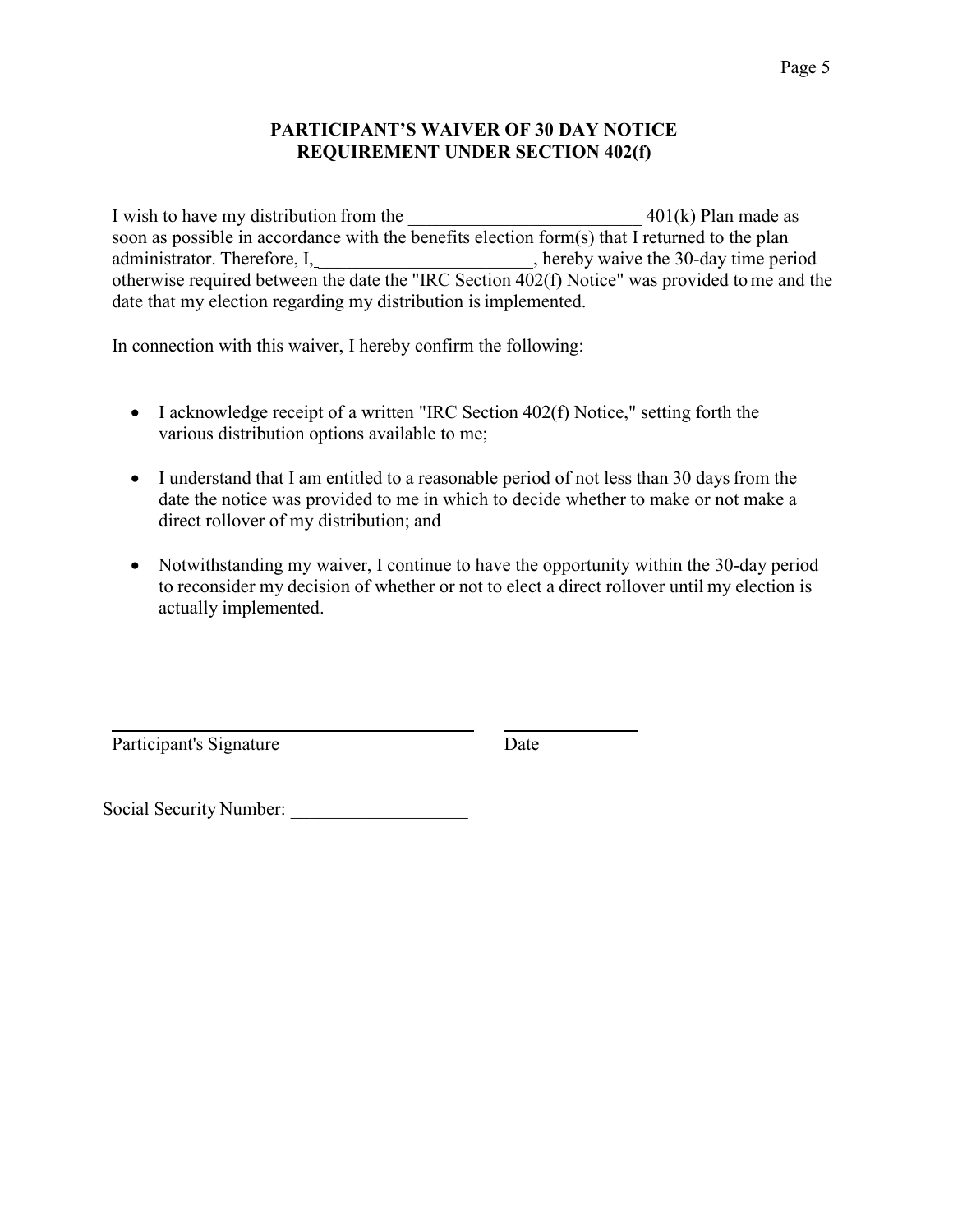## **JOINT AND SURVIVOR ANNUITY NOTICE / WAIVER**

The annuities mentioned in the preceding sentence are not available if: (i) you (and your spouse if you are married) waive the benefit as provided below, or (ii) the terms of a qualified domestic relations order provide otherwise. A qualified joint and survivor annuity is defined as an annuity for your life with a survivor annuity for the life of your spouse that is 50% of the annuity payable during your life. In addition the plan offers a qualified optional joint and survivor annuity which is an annuity for your life with a survivor annuity for the life of your spouse that is 75% of the annuity payable during your life. Unless you waive such an annuity and your spouse consents in writing to the waiver, your entire vested account balance will be utilized to purchase such an annuity. The annuity payments may be postponed until the time benefits must commence under the terms of the Plan. However, if your vested account balance is less than \$1,000, your vested account balance will be paid in the form of a lump sum.

You have the right to waive the required form of benefit described above and receive your benefit in the forms described in Section 4. FORM OF PAYMENT.

Any annuity form of benefit will be provided by purchasing an annuity contract from an insurance company with your vested account balance under the Plan. The following is a chart indicating the estimated amount of the monthly annuities using the UP-84 Mortality table, a 5% interest rate and various representative ages for you (and for your spouse for the joint and survivor annuity) at the date payments begin.

| <b>Participant Age</b> | 30     | 35     | 40     | 45     | 50     | 55     | 60     | 65     | 70     |
|------------------------|--------|--------|--------|--------|--------|--------|--------|--------|--------|
| <b>Spouse's Age</b>    | 28     | 33     | 38     | 43     | 48     | 53     | 58     | 63     | 68     |
| Single Life            | \$4.71 | \$4.89 | \$5.14 | \$5.47 | \$5.90 | \$6.48 | \$7.25 | \$8.30 | \$9.73 |
| Joint and 100%         | \$4.42 | \$4.52 | \$4.67 | \$4.86 | \$5.11 | \$5.46 | \$5.92 | \$6.57 | \$7.45 |
| survivor               |        |        |        |        |        |        |        |        |        |
| Joint and 50%          | \$4.56 | \$4.70 | \$4.89 | \$5.14 | \$5.48 | \$5.92 | \$6.52 | \$7.33 | \$8.44 |
| survivor*              |        |        |        |        |        |        |        |        |        |
| Joint and 75%          | \$4.49 | \$4.61 | \$4.78 | \$5.00 | \$5.29 | \$5.68 | \$6.21 | \$6.93 | \$7.91 |
| survivor*              |        |        |        |        |        |        |        |        |        |

Annuity Factors (monthly benefit per \$1,000 of account balance)

**\***The monthly survivor benefit would be 100%/50%/75% of the amount shown.

For example, if you are age 50 and your spouse is age 48 when the joint and 50% survivor annuity begins and your vested account balance is \$10,000, the amount of the monthly benefit will be \$54.80 (10 X \$5.48). Please note that there is no guarantee that an annuity contract purchased from an insurer will provide the monthly amounts set forth in the table above. Any commissions or sales charges that are paid to the insurance company in connection with the purchase of the annuity contract will reduce your monthly benefit. You may obtain more accurate information about the levels of monthly income that would be paid in the form of an annuity by completing the "REQUEST FOR JOINT AND SURVIVOR ANNUITY INFORMATION" section below and returning this form to the Plan Administrator.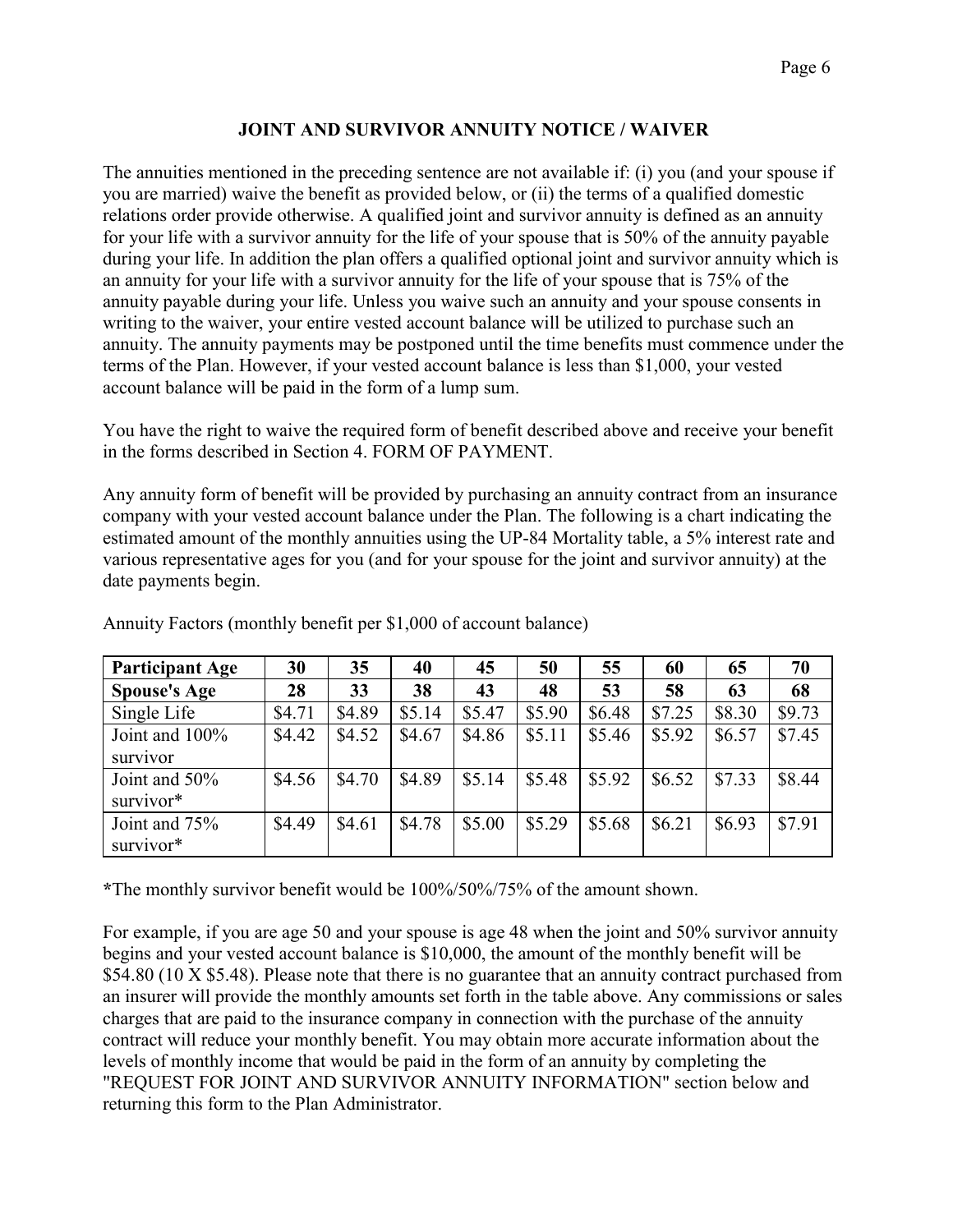In order for a married Participant to obtain the benefits in a form other than a qualified joint and survivor annuity (such as a single sum distribution), the Participant must waive the joint and survivor annuity and his or her spouse must consent in writing (unless the Participant certifies that he or she cannot locate the spouse).

The Participant has at least thirty days to consider whether to waive the joint and survivor annuity. The Participant may revoke such waiver prior to the date on which payments begin (or, if later, seven days after the date he or she waives the qualified joint and survivor annuity), but any revocation must be in writing. Waivers (properly completed copies of this form) and revocations of waivers are not effective until they are received by the Plan Administrator. In order for a single Participant to obtain the benefits in a form other than a single life annuity, the Participant must waive the annuity.

## **REQUEST FOR JOINT AND SURVIVOR ANNUITY INFORMATION**

I hereby request information about the levels of income that would be paid to me and, if married, to my spouse following my death (if he or she survives me) under a qualified joint and survivor annuity. I certify that the following information is correct:

Name of Spouse

Date of Birth **Exercise 20** 

Signature of Participant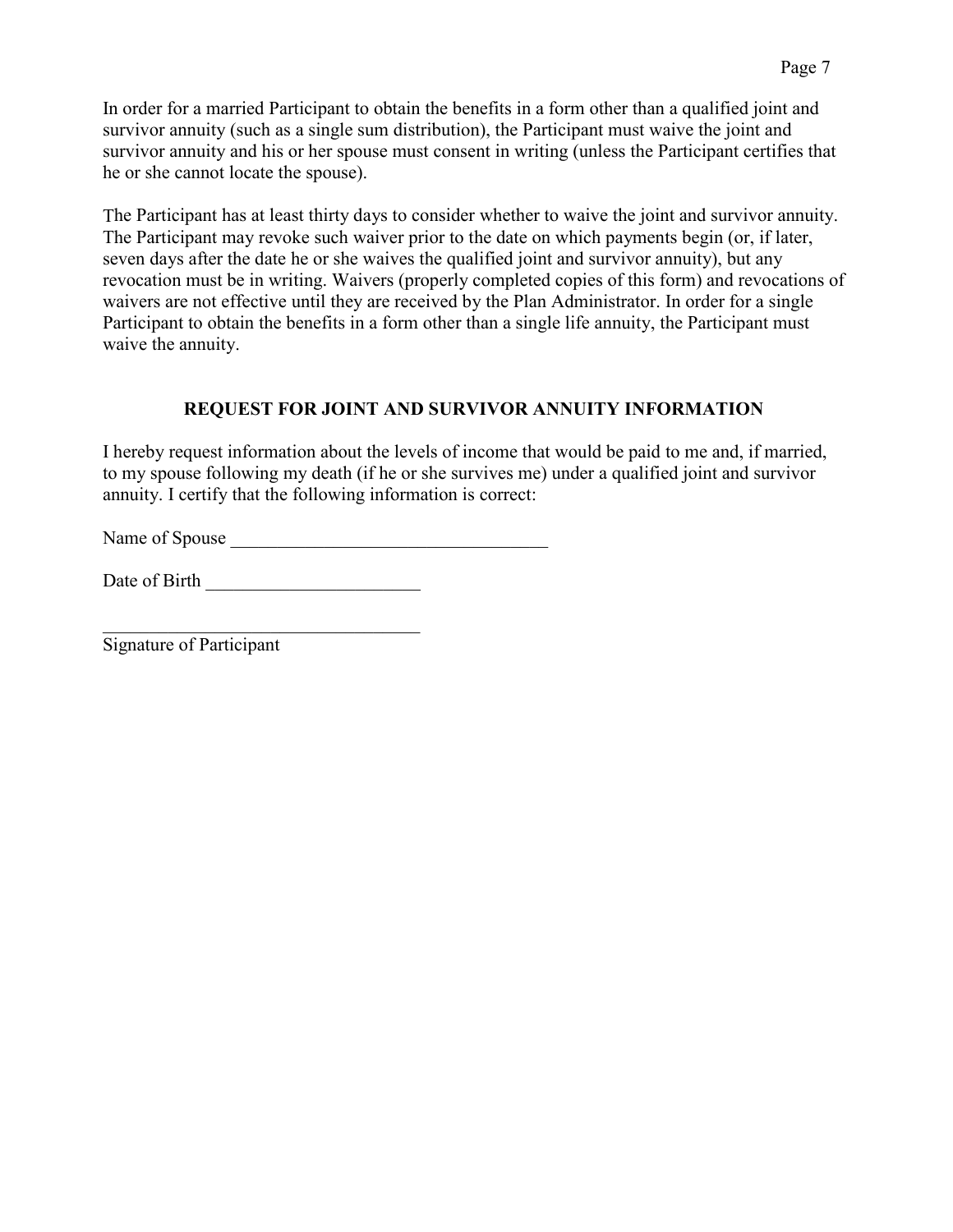## **ELECTION TO WAIVE JOINT AND SURVIVOR ANNUITY**

As a Participant in the plan identified above, I hereby acknowledge that I have been informed by the Plan Administrator that if I am married at the time my benefits commence they must be paid in the form of a joint and survivor annuity (or in the form of a single life annuity if I am not married) unless I waive that form of payment and my spouse consents in writing. I have been further informed by the Plan Administrator that I have at least thirty days to consider whether to waive the joint and survivor annuity. If I am married and I waive the qualified joint and survivor annuity with my spouse's consent, I understand that I may revoke my waiver prior to the date on which payments begin (or, if later, seven days after the date I waive the qualified joint and survivor annuity).

### **IF YOU ARE MARRIED:** (Please check ONE below)

A. I am married and I hereby elect to waive the payment of my benefits in the form of a qualified joint and survivor annuity with my spouse, subject to my spouse's written consent (below).

B. I am married, but I hereby waive payment of my benefit in the form of a qualified joint and survivor annuity. The "SPOUSE'S CONSENT" section of this form (below) has not been completed because I do not know the whereabouts of my spouse. I agree to notify the Plan Administrator if I learn the location of my spouse before my benefit commences.

C. I am married, but my spouse and I do not wish to waive the qualified joint and survivor annuity form of benefit. However, I understand that we may do so prior to the date on which payments begin or an annuity contract is purchased.

| Dated at                                                        | , this             | day of                       | , 2021. |
|-----------------------------------------------------------------|--------------------|------------------------------|---------|
| City, State                                                     |                    |                              |         |
| Witnessed by:                                                   |                    |                              |         |
| Notary Public, State of<br>My Commission (is permanent/expires) | <b>OR</b>          |                              |         |
|                                                                 | Plan Administrator | Authorized Representative of |         |

## **IF YOU ARE NOT MARRIED - CHECK BELOW**

D. I am not married, but I will notify the Plan Administrator if I do marry before receiving benefits under the Plan. I hereby elect to waive the payment of my benefits in the form of a single life annuity.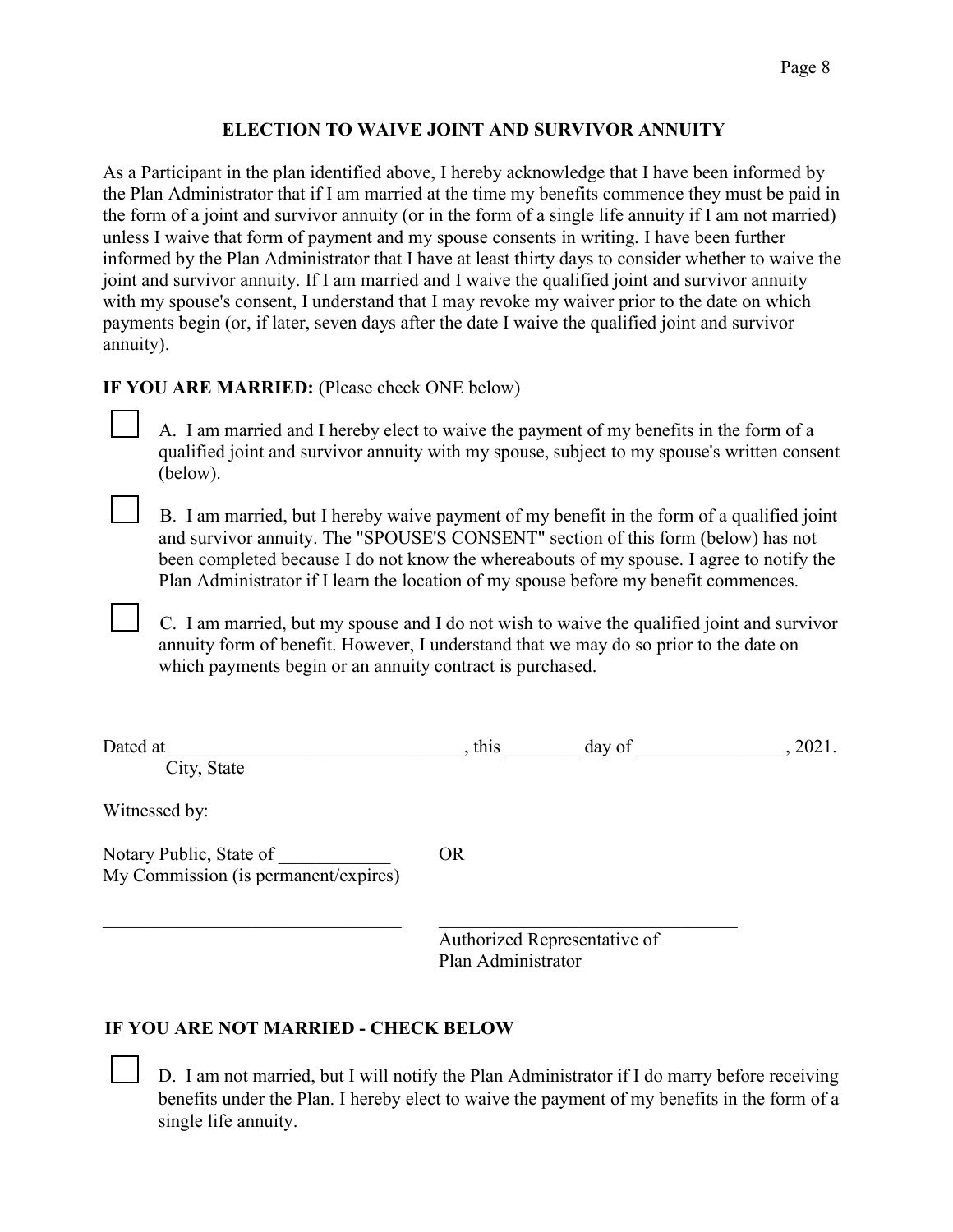SPOUSE'S CONSENT (Must be completed if Participant checks A above)

I am the spouse of the Participant identified above. I hereby consent to my spouse's waiver of the payment of benefits in the form of a qualified joint and survivor annuity. I further acknowledge my understanding that:

| My spouse's waiver of the qualified joint and survivor annuity is not valid unless I |
|--------------------------------------------------------------------------------------|
| consent to it; and                                                                   |

2. My consent is irrevocable unless my spouse revokes the waiver.

| Dated at |             | this | day of | $\angle U$ |  |
|----------|-------------|------|--------|------------|--|
|          | City, State |      |        |            |  |

 $\overline{\mathcal{L}}$  , and the contribution of the contribution of  $\overline{\mathcal{L}}$ Signature of Participant's Spouse

Name of Participant's Spouse (print or type)

 $\mathcal{L}_\mathcal{L} = \mathcal{L}_\mathcal{L} = \mathcal{L}_\mathcal{L} = \mathcal{L}_\mathcal{L} = \mathcal{L}_\mathcal{L} = \mathcal{L}_\mathcal{L} = \mathcal{L}_\mathcal{L} = \mathcal{L}_\mathcal{L} = \mathcal{L}_\mathcal{L} = \mathcal{L}_\mathcal{L} = \mathcal{L}_\mathcal{L} = \mathcal{L}_\mathcal{L} = \mathcal{L}_\mathcal{L} = \mathcal{L}_\mathcal{L} = \mathcal{L}_\mathcal{L} = \mathcal{L}_\mathcal{L} = \mathcal{L}_\mathcal{L}$ 

Witnessed by:

Notary Public, State of **OR** My Commission (is permanent/expires)

 $\_$ Authorized Representative of Plan Administrator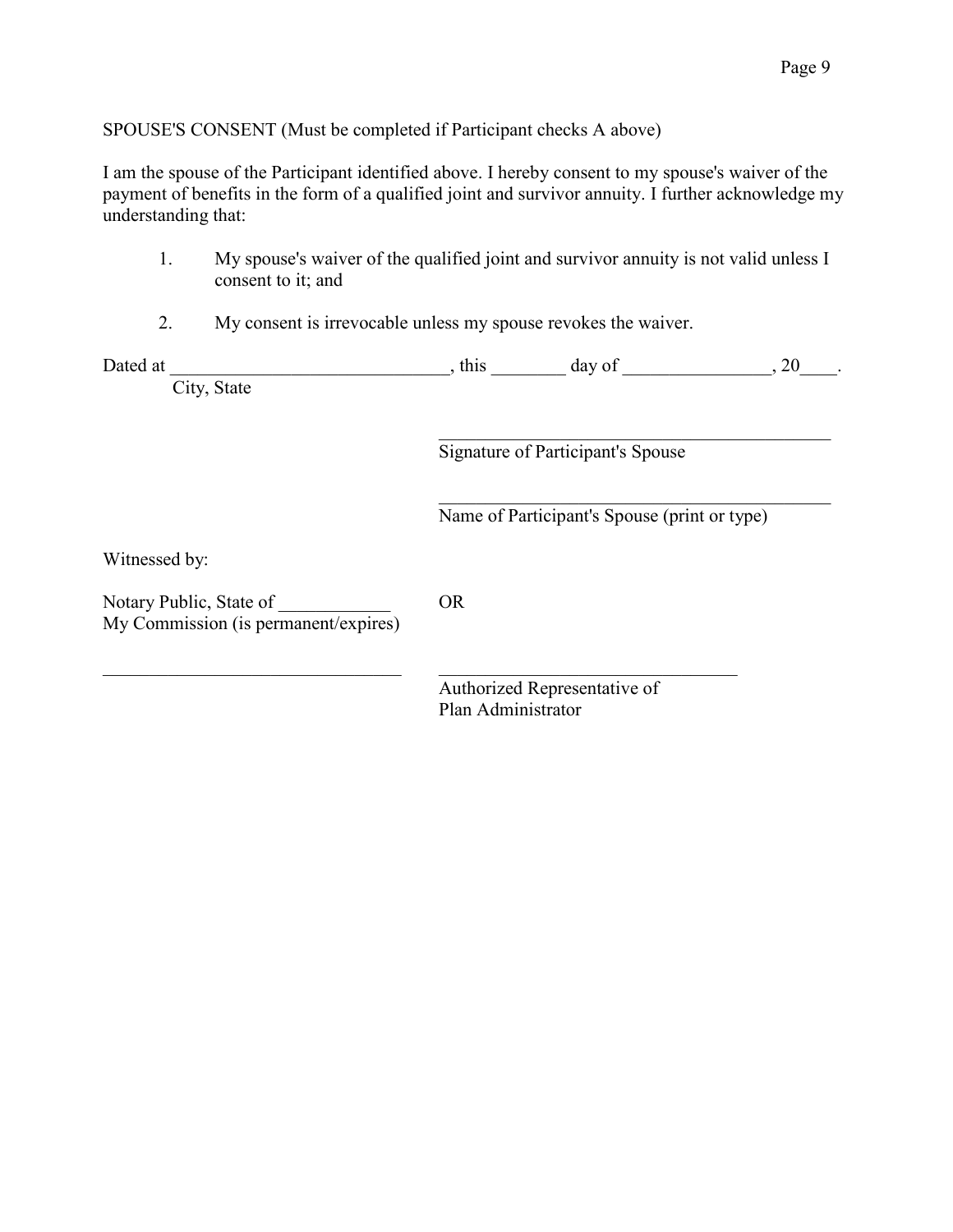### **402(f) NOTICE SPECIAL TAX NOTICE REGARDING PLAN PAYMENTS**

## **YOUR ROLLOVER OPTIONS NOT FROM A DESIGNATED ROTH ACCOUNT**

You are receiving this notice because all or a portion of a payment you are receiving from the (the "Plan") is eligible to be rolled over to an IRA or an employer plan. This notice is intended to help you decide whether to do such a rollover.

This notice describes the rollover rules that apply to payments from the Plan that are not from a designated Roth account (a type of account with special tax rules in some employer plans). If you also receive a payment from a designated Roth account in the Plan, you will be provided a different notice for that payment, and the Plan administrator or the payor will tell you the amount that is being paid from each account. Rules that apply to most payments from a plan are described in the "General Information About Rollovers" section. Special rules that only apply in certain circumstances are described in the "Special Rules and Options" section.

## **GENERAL INFORMATION ABOUT ROLLOVERS**

### **How can a rollover affect my taxes?**

You will be taxed on a payment from the Plan if you do not roll it over. If you are under age 59-1/2 and do not do a rollover, you will also have to pay a 10% additional income tax on early distributions (generally, distributions made before age 59-1/2), unless an exception applies. However, if you do a rollover, you will not have to pay tax until you receive payments later and the 10% additional income tax will not apply if those payments are made after you are age 59-1/2 (or if an exception applies).

## **What types of retirement accounts and plans may accept my rollover?**

You may roll over the payment to either an IRA (an individual retirement account or individual retirement annuity) or an employer plan (a tax-qualified plan, section 403(b) plan, or governmental section 457(b) plan) that will accept the rollover. The rules of the IRA or employer plan that holds the rollover will determine your investment options, fees, and rights to payment from the IRA or employer plan (for example, no spousal consent rules apply to IRAs and IRAs may not provide loans). Further, the amount rolled over will become subject to the tax rules that apply to the IRA or employer plan.

#### **How do I do a rollover?**

There are two ways to do a rollover. You can do either a direct rollover or a 60-day rollover.

If you do a direct rollover, the Plan will make the payment directly to your IRA or an employer plan. You should contact the IRA sponsor or the administrator of the employer plan for information on how to do a direct rollover.

If you do not do a direct rollover, you may still do a rollover by making a deposit into an IRA or eligible employer plan that will accept it. Generally, you will have 60 days after you receive the payment to make the deposit. If you do not do a direct rollover, the Plan is required to withhold 20% of the payment for federal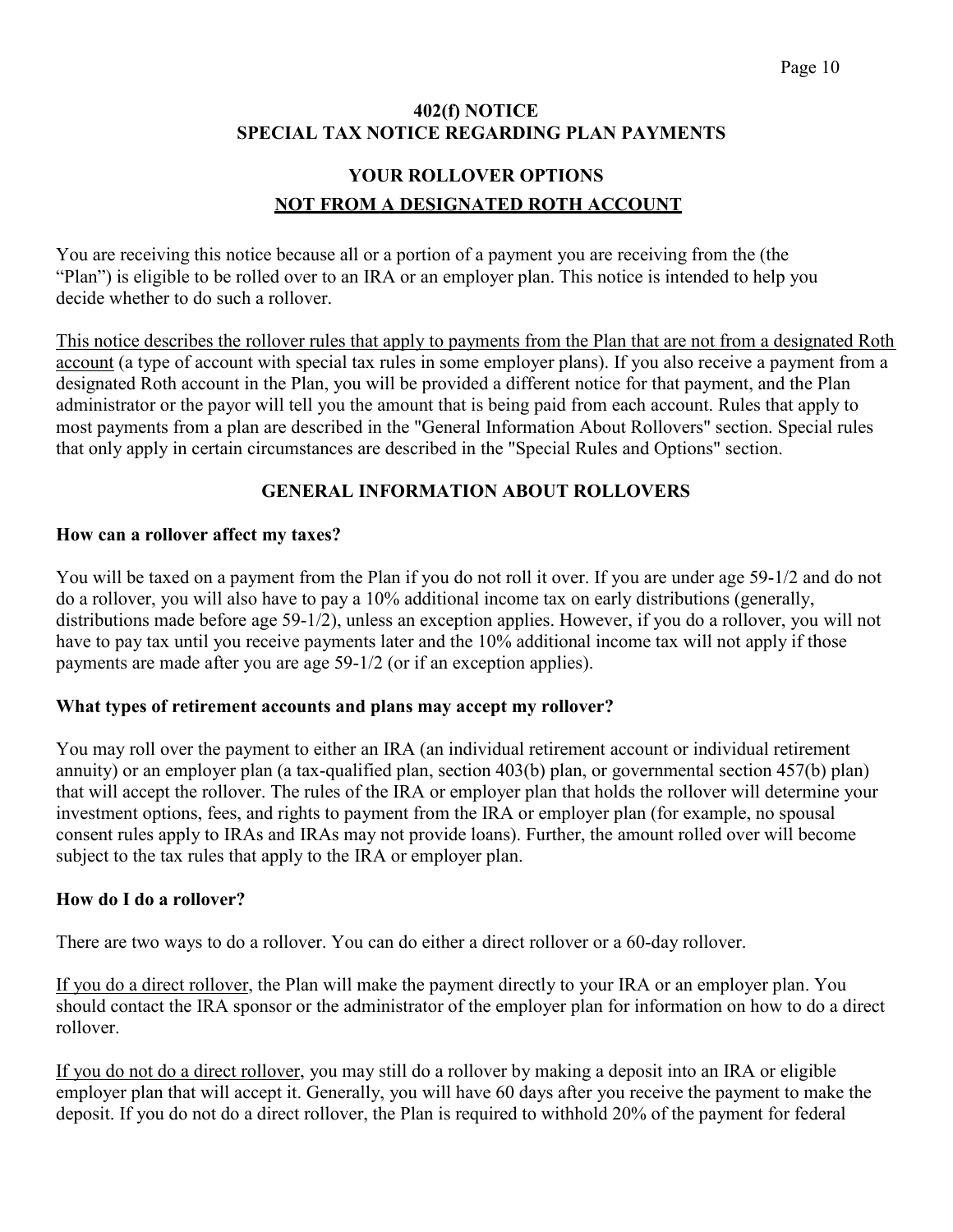income taxes (up to the amount of cash and property received other than employer stock). This means that, in order to roll over the entire payment in a 60-day rollover, you must use other funds to make up for the 20% withheld. If you do not roll over the entire amount of the payment, the portion not rolled over will be taxed and will be subject to the 10% additional income tax on early distributions if you are under age 59-1/2 (unless an exception applies).

## **How much may I roll over?**

If you wish to do a rollover, you may roll over all or part of the amount eligible for rollover. Any payment from the Plan is eligible for rollover, except:

- Certain payments spread over a period of at least 10 years or over your life or life expectancy (or the lives or joint life expectancy of you and your beneficiary);
- Required minimum distributions after age 70-1/2 (if you were born before July 1, 1949) or age 72 (if you were born after June 30, 1949) or after death;
- Hardship distributions;
- **ESOP** dividends:
- Corrective distributions of contributions that exceed tax law limitations;
- Loans treated as deemed distributions (for example, loans in default due to missed payments before your employment ends);
- Cost of life insurance paid by the Plan;
- Payments of certain automatic enrollment contributions requested to be withdrawn within 90 days of the first contribution; and
- Amounts treated as distributed because of a prohibited allocation of S corporation stock under an ESOP (also, there will generally be adverse tax consequences if you roll over a distribution of S corporation stock to an IRA).

The Plan administrator or the payor can tell you what portion of a payment is eligible for rollover.

## **If I don't do a rollover, will I have to pay the 10% additional income tax on early distributions?**

If you are under age 59-1/2, you will have to pay the 10% additional income tax on early distributions for any payment from the Plan (including amounts withheld for income tax) that you do not roll over, unless one of the exceptions listed below applies. This tax applies to the part of the distribution that you must include in income and is in addition to the regular income tax on the payment not rolled over.

The 10% additional income tax does not apply to the following payments from the Plan:

- Payments made after you separate from service if you will be at least age 55 in the year of the separation;
- Payments that start after you separate from service if paid at least annually in equal or close to equal amounts over your life or life expectancy (or the lives or joint life expectancy of you and your beneficiary);
- Payments from a governmental plan made after you separate from service if you are a qualified public safety employee and you will be at least age 50 in the year of the separation;
- Payments of up to \$5,000 made to you from a defined contribution plan within one year after the birth or adoption of a child;
- Payments made due to disability;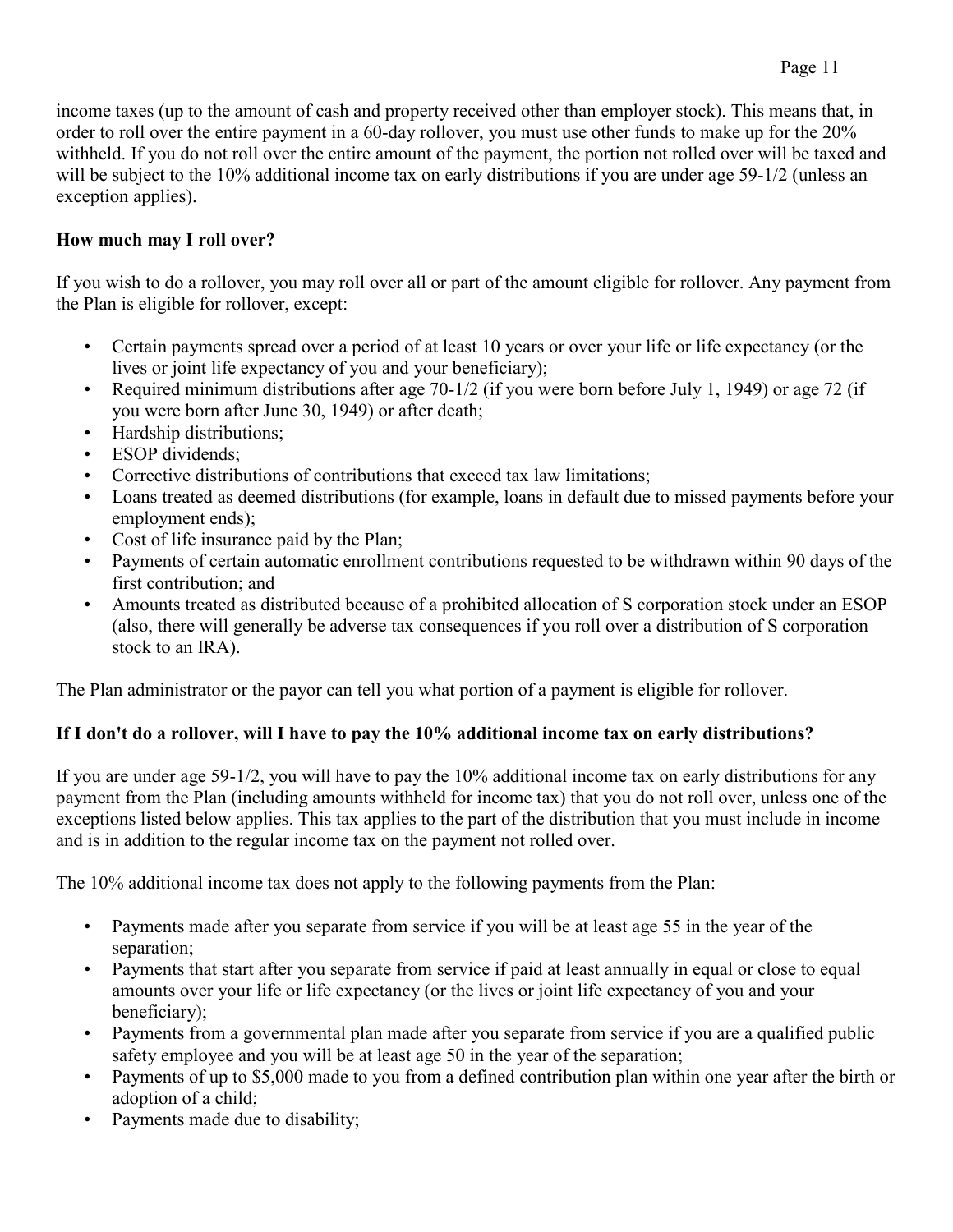- Payments after your death;
- Payments of ESOP dividends;
- Corrective distributions of contributions that exceed tax law limitations;
- Cost of life insurance paid by the Plan;
- Payments made directly to the government to satisfy a federal tax levy;
- Payments made under a qualified domestic relations order (QDRO);
- Payments up to the amount of your deductible medical expenses (without regard to whether you itemize deductions for the taxable year);
- Certain payments made while you are on active duty if you were a member of a reserve component called to duty after 09/11/2001 for more than 179 days;
- Payments of certain automatic enrollment contributions requested to be withdrawn within 90 days of the first contribution;
- Payments for certain distributions relating to certain federally declared disasters; and
- Phased retirement payments made to federal employees.

## **If I do a rollover to an IRA, will the 10% additional income tax apply to early distributions from the IRA?**

If you receive a payment from an IRA when you are under age 59-1/2, you will have to pay the 10% additional income tax on early distributions on the part of the distribution that you must include in income, unless an exception applies. In general, the exceptions to the 10% additional income tax for early distributions from an IRA are the same as the exceptions listed above for early distributions from a plan. However, there are a few differences for payments from an IRA, including:

- The exception for payments made after you separate from service if you will be at least age 55 in the year of the separation (or age 50 for qualified public safety employees) does not apply.
- The exception for qualified domestic relations orders (QDROs) does not apply (although a special rule applies under which, as part of a divorce or separation agreement, a tax-free transfer may be made directly to an IRA of a spouse or former spouse).
- The exception for payments made at least annually in equal or close to equal amounts over a specified period applies without regard to whether you have had a separation from service.
- There are additional exceptions for (1) payments for qualified higher education expenses, (2) payments up to \$10,000 used in a qualified first-time home purchase, and (3) payments for health insurance premiums after you have received unemployment compensation for 12 consecutive weeks (or would have been eligible to receive unemployment compensation but for self-employed status).

## **Will I owe State income taxes?**

This notice does not describe any State or local income tax rules (including withholding rules).

## **SPECIAL RULES AND OPTIONS**

## **If your payment includes after-tax contributions**

After-tax contributions included in a payment are not taxed. If a payment is only part of your benefit, an allocable portion of your after-tax contributions is included in the payment, so you cannot take a payment of only after-tax contributions. However, if you have pre-1987 after-tax contributions maintained in a separate account, a special rule may apply to determine whether the after-tax contributions are included in a payment. In addition, special rules apply when you do a rollover, as described below.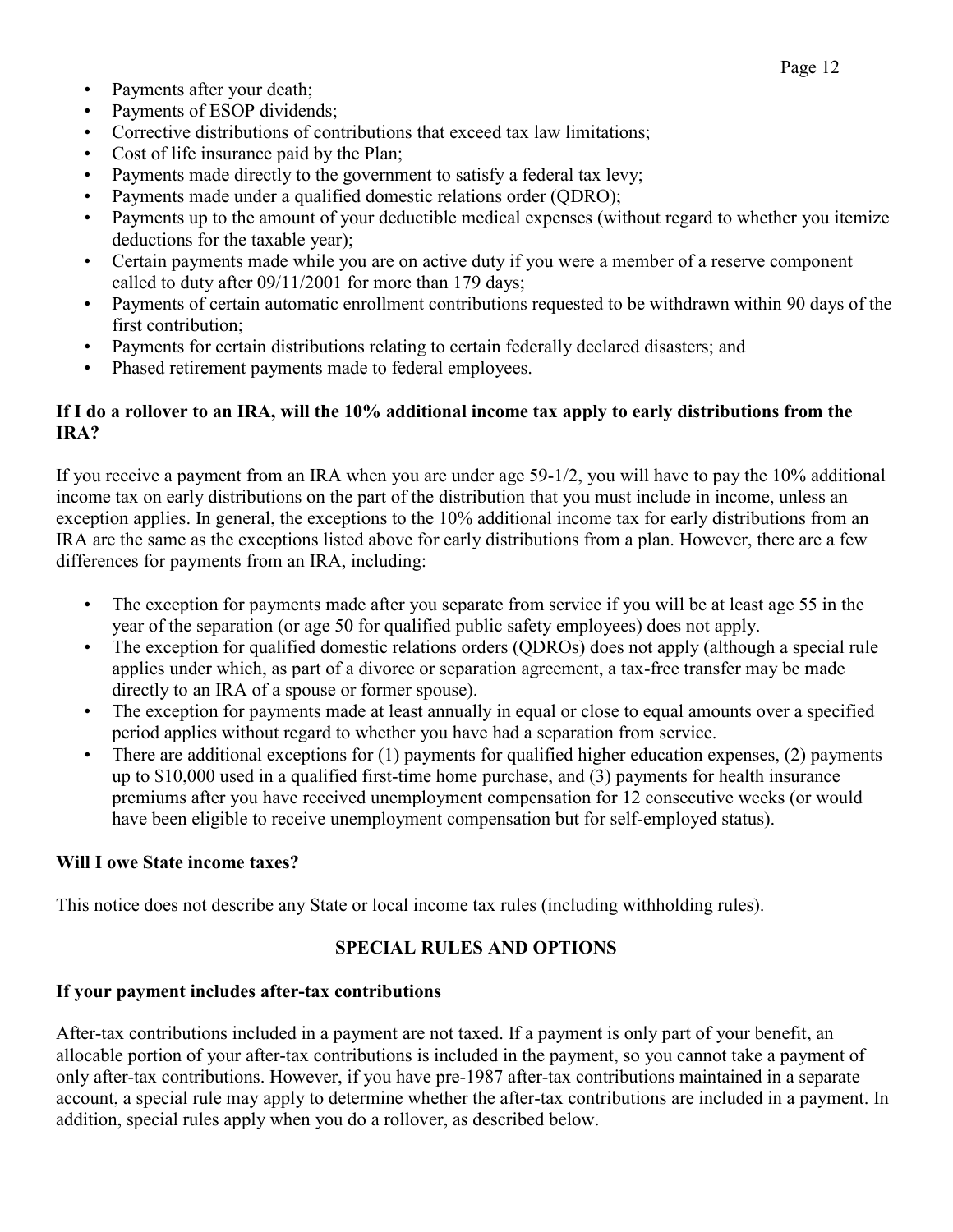You may roll over to an IRA a payment that includes after-tax contributions through either a direct rollover or a 60-day rollover. You must keep track of the aggregate amount of the after-tax contributions in all of your IRAs (in order to determine your taxable income for later payments from the IRAs). If you do a direct rollover of only a portion of the amount paid from the Plan and at the same time the rest is paid to you, the portion directly rolled over consists first of the amount that would be taxable if not rolled over. For example, assume you are receiving a distribution of \$12,000, of which \$2,000 is after-tax contributions. In this case, if you directly roll over \$10,000 to an IRA that is not a Roth IRA, no amount is taxable because the \$2,000 amount not directly rolled over is treated as being after-tax contributions. If you do a direct rollover of the entire amount paid from the Plan to two or more destinations at the same time, you can choose which destination receives the after-tax contributions.

If you do a 60-day rollover to an IRA of only a portion of a payment made to you, the after-tax contributions are treated as rolled over last. For example, assume you are receiving a distribution of \$12,000, of which \$2,000 is after-tax contributions, and no part of the distribution is directly rolled over. In this case, if you rolled over \$10,000 to an IRA that is not a Roth IRA in a 60-day rollover, no amount is taxable because the \$2,000 amount not rolled over is treated as being after-tax contributions.

You may roll over to an employer plan all of a payment that includes after-tax contributions, but only through a direct rollover (and only if the receiving plan separately accounts for after-tax contributions and is not a governmental section 457(b) plan). You can do a 60-day rollover to an employer plan of part of a payment that includes after-tax contributions, but only up to the amount of the payment that would be taxable if not rolled over.

## **If you miss the 60-day rollover deadline**

Generally, the 60-day rollover deadline cannot be extended. However, the IRS has the limited authority to waive the deadline under certain extraordinary circumstances, such as when external events prevented you from completing the rollover by the 60-day rollover deadline. Under certain circumstances, you may claim eligibility for a waiver of the 60-day rollover deadline by making a written self-certification. Otherwise, to apply for a waiver from the IRS, you must file a private letter ruling request with the IRS. Private letter ruling requests require the payment of a nonrefundable user fee. For more information, see IRS Publication 590-A, *Contributions to Individual Retirement Arrangements (IRAs)*.

## **If your payment includes employer stock that you do not roll over**

If you do not do a rollover, you can apply a special rule to payments of employer stock (or other employer securities) that are either attributable to after-tax contributions or paid in a lump sum after separation from service (or after age 59-1/2, disability, or the participant's death). Under the special rule, the net unrealized appreciation on the stock will not be taxed when distributed from the Plan and will be taxed at capital gain rates when you sell the stock. Net unrealized appreciation is generally the increase in the value of employer stock after it was acquired by the Plan. If you do a rollover for a payment that includes employer stock (for example, by selling the stock and rolling over the proceeds within 60 days of the payment), the special rule relating to the distributed employer stock will not apply to any subsequent payments from the IRA or employer plan. The Plan administrator can tell you the amount of any net unrealized appreciation.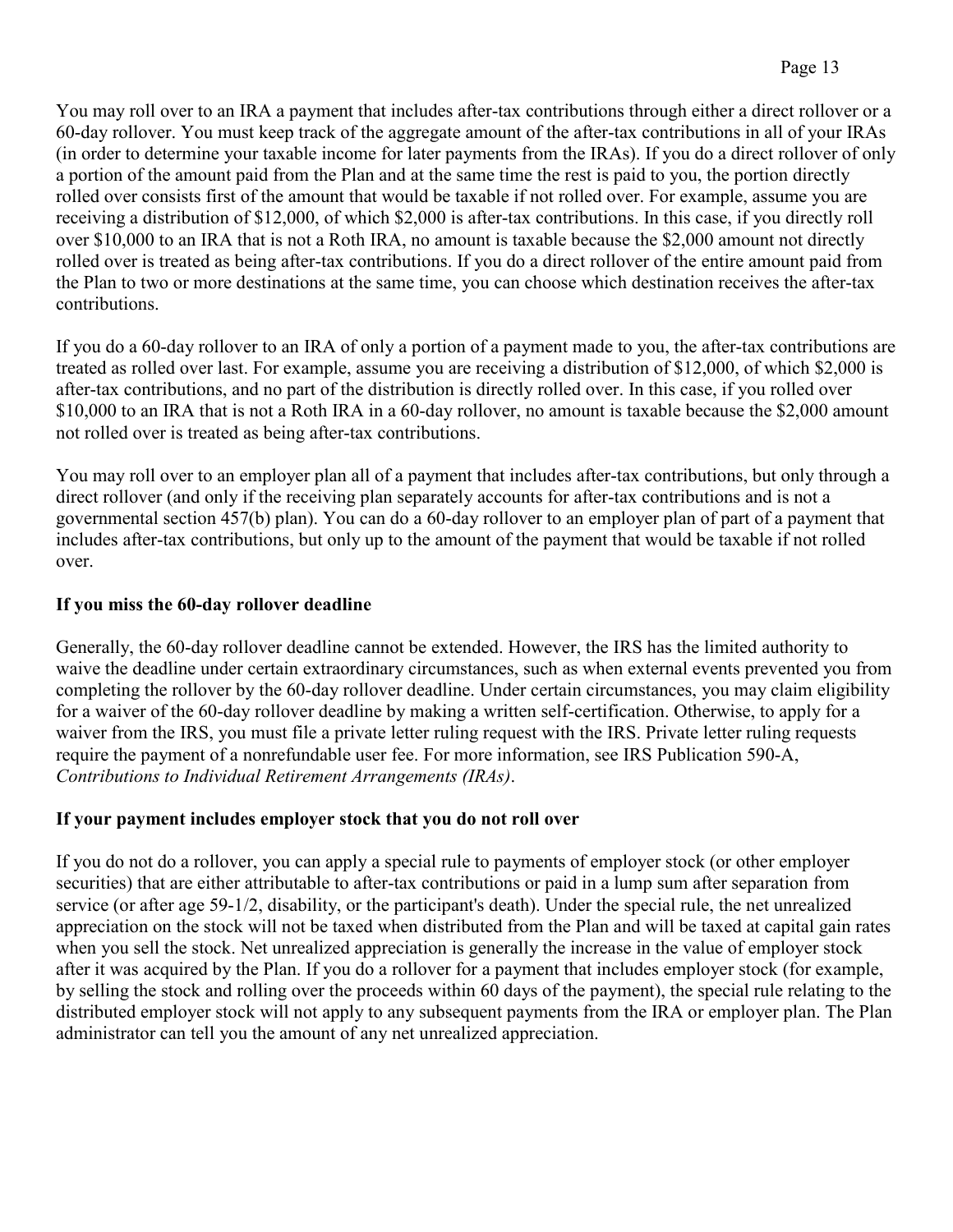## **If you have an outstanding loan that is being offset**

If you have an outstanding loan from the Plan, your Plan benefit may be offset by the outstanding amount of the loan, typically when your employment ends. The offset amount is treated as a distribution to you at the time of the offset. Any offset amount that is not rolled over will be taxed (including the 10% additional income tax on early distributions, unless an exception applies). You may roll over offset amounts to an IRA or employer plan (if the terms of the employer plan permit the plan to receive plan loan offset rollovers).

How long you have to complete the rollover depends on what kind of plan loan offset you have. If you have a qualified plan loan offset, you will have until your tax return due date (including extensions) for the tax year during which the offset occurs to complete your rollover. A qualified plan loan offset occurs when a plan loan in good standing is offset because your employer plan terminates, or because you sever from employment. If your plan loan offset occurs for any other reason, then you have 60 days from the date the offset occurs to complete your rollover.

### **If you were born on or before 01/01/1936**

If you were born on or before 01/01/1936 and receive a lump sum distribution that you do not roll over, special rules for calculating the amount of the tax on the payment might apply to you. For more information, see IRS Publication 575, *Pension and Annuity Income*.

### **If your payment is from a governmental section 457(b) plan**

If the Plan is a governmental section 457(b) plan, the same rules described elsewhere in this notice generally apply, allowing you to roll over the payment to an IRA or an employer plan that accepts rollovers. One difference is that, if you do not do a rollover, you will not have to pay the 10% additional income tax on early distributions from the Plan even if you are under age 59-1/2 (unless the payment is from a separate account holding rollover contributions that were made to the Plan from a tax-qualified plan, a section 403(b) plan, or an IRA). However, if you do a rollover to an IRA or to an employer plan that is not a governmental section 457(b) plan, a later distribution made before age 59-1/2 will be subject to the 10% additional income tax on early distributions (unless an exception applies). Other differences include that you cannot do a rollover if the payment is due to an "unforeseeable emergency" and the special rules under "If your payment includes employer stock that you do not roll over" and "If you were born on or before 01/01/1936" do not apply.

### **If you are an eligible retired public safety officer and your payment is used to pay for health coverage or qualified long-term care insurance**

If the Plan is a governmental plan, you retired as a public safety officer, and your retirement was by reason of disability or was after normal retirement age, you can exclude from your taxable income Plan payments paid directly as premiums to an accident or health plan (or a qualified long-term care insurance contract) that your employer maintains for you, your spouse, or your dependents, up to a maximum of \$3,000 annually. For this purpose, a public safety officer is a law enforcement officer, firefighter, chaplain, or member of a rescue squad or ambulance crew.

## **If you roll over your payment to a Roth IRA**

If you roll over the payment from the Plan to a Roth IRA, a special rule applies under which the amount of the payment rolled over (reduced by any after-tax amounts) will be taxed. However, the 10% additional income tax on early distributions will not apply (unless you take the amount rolled over out of the Roth IRA within 5 years,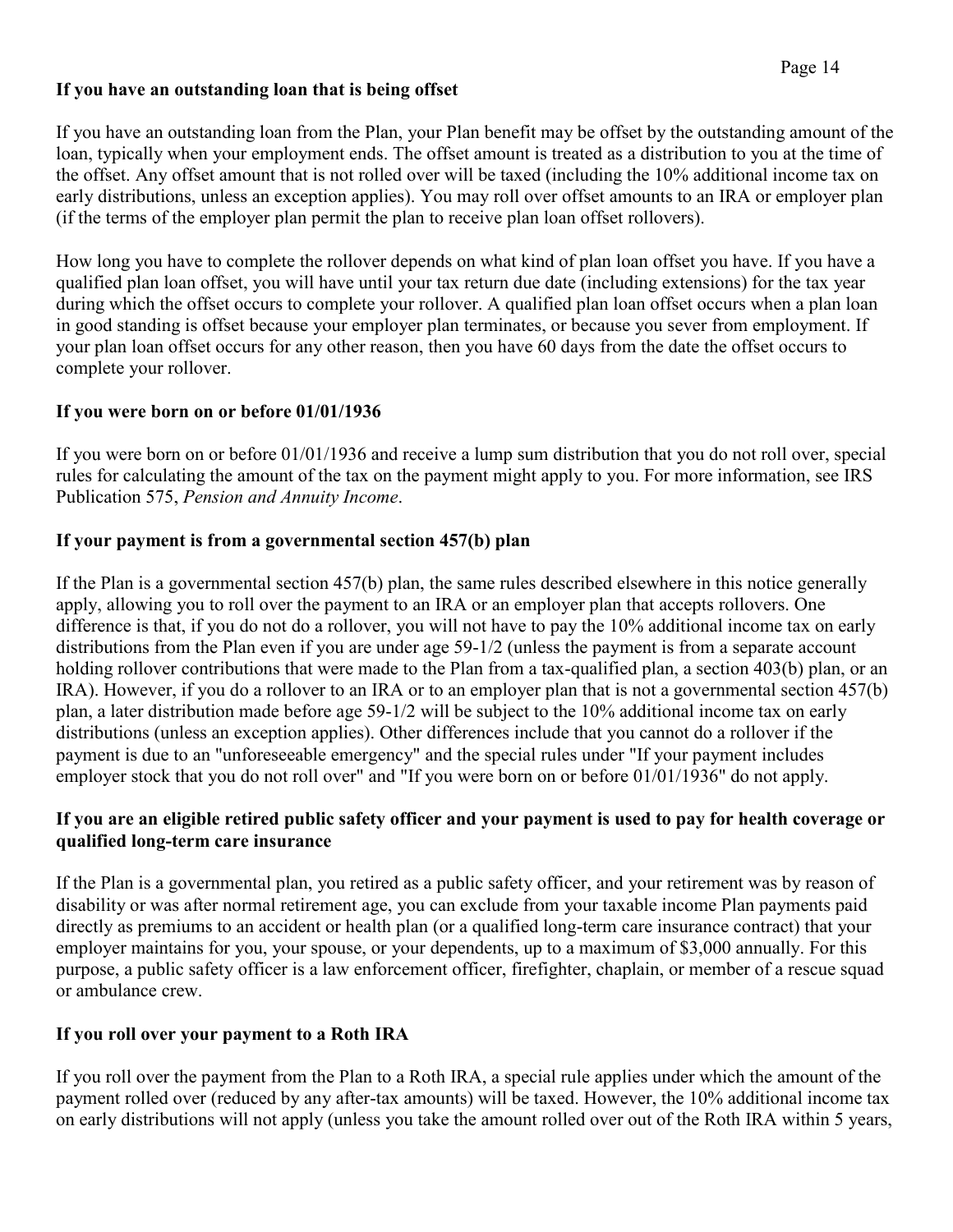counting from 01/01 of the year of the rollover).

If you roll over the payment to a Roth IRA, later payments from the Roth IRA that are qualified distributions will not be taxed (including earnings after the rollover). A qualified distribution from a Roth IRA is a payment made after you are age 59-1/2 (or after your death or disability, or as a qualified first-time homebuyer distribution of up to \$10,000) and after you have had a Roth IRA for at least 5 years. In applying this 5-year rule, you count from 01/01 of the year for which your first contribution was made to a Roth IRA. Payments from the Roth IRA that are not qualified distributions will be taxed to the extent of earnings after the rollover, including the 10% additional income tax on early distributions (unless an exception applies). You do not have to take required minimum distributions from a Roth IRA during your lifetime. For more information, see IRS Publication 590-A, *Contributions to Individual Retirement Arrangements (IRAs)* and IRS Publication 590-B, *Distributions from Individual Retirement Arrangements (IRAs)*.

You cannot roll over a payment from the Plan to a designated Roth account in an employer plan.

## **If you are not a Plan participant**

Payments after death of the participant. If you receive a distribution after the participant's death that you do not roll over, the distribution will generally be taxed in the same manner described elsewhere in this notice. However, the 10% additional income tax on early distributions and the special rules for public safety officers do not apply, and the special rule described under the section "If you were born on or before 01/01/1936" applies only if the participant was born on or before 01/01/1936.

**If you are a surviving spouse**. If you receive a payment from the Plan as the surviving spouse of a deceased participant, you have the same rollover options that the participant would have had, as described elsewhere in this notice. In addition, if you choose to do a rollover to an IRA, you may treat the IRA as your own or as an inherited IRA.

An IRA you treat as your own is treated like any other IRA of yours, so that payments made to you before you are age 59-1/2 will be subject to the 10% additional income tax on early distributions (unless an exception applies) and required minimum distributions from your IRA do not have to start until after you are age 70-1/2 (if you were born before July 1, 1949) or age 72 (if you were born after June 30, 1949).

If you treat the IRA as an inherited IRA, payments from the IRA will not be subject to the 10% additional income tax on early distributions. However, if the participant had started taking required minimum distributions, you will have to receive required minimum distributions from the inherited IRA. If the participant had not started taking required minimum distributions from the Plan, you will not have to start receiving required minimum distributions from the inherited IRA until the year the participant would have been age 70-1/2 (if born before July 1, 1949) or age 72 (if born after June 30, 1949).

**If you are a surviving beneficiary other than a spouse**. If you receive a payment from the Plan because of the participant's death and you are a designated beneficiary other than a surviving spouse, the only rollover option you have is to do a direct rollover to an inherited IRA. Payments from the inherited IRA will not be subject to the 10% additional income tax on early distributions. You will have to receive required minimum distributions from the inherited IRA.

Payments under a qualified domestic relations order. If you are the spouse or former spouse of the participant who receives a payment from the Plan under a qualified domestic relations order (QDRO), you generally have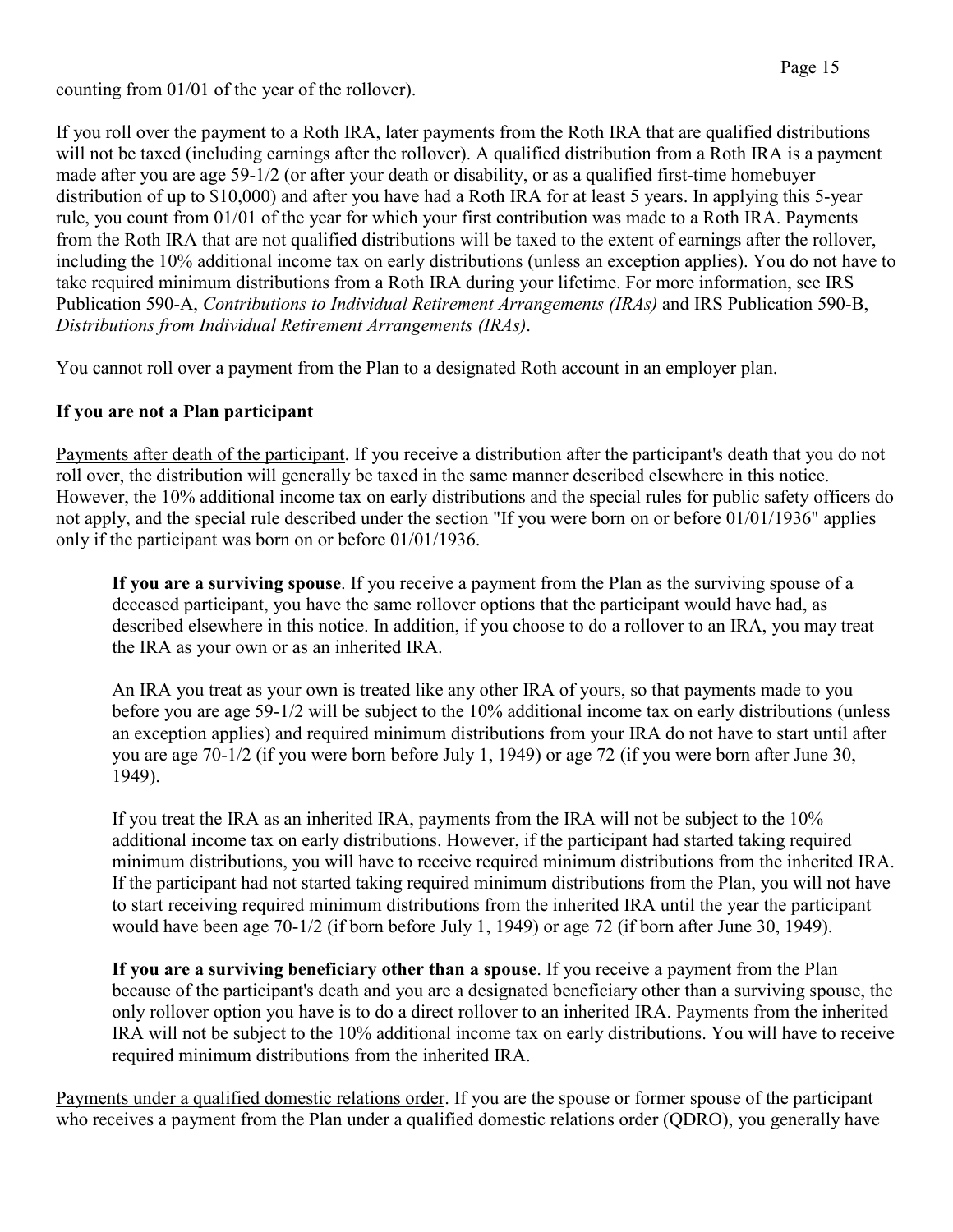the same options and the same tax treatment that the participant would have (for example, you may roll over the payment to your own IRA or an eligible employer plan that will accept it). However, payments under the QDRO will not be subject to the 10% additional income tax on early distributions.

## **If you are a nonresident alien**

If you are a nonresident alien and you do not do a direct rollover to a U.S. IRA or U.S. employer plan, instead of withholding 20%, the Plan is generally required to withhold 30% of the payment for federal income taxes. If the amount withheld exceeds the amount of tax you owe (as may happen if you do a 60-day rollover), you may request an income tax refund by filing Form 1040NR and attaching your Form 1042-S. See Form W-8BEN for claiming that you are entitled to a reduced rate of withholding under an income tax treaty. For more information, see also IRS Publication 519, *U.S. Tax Guide for Aliens*, and IRS Publication 515, *Withholding of Tax on Nonresident Aliens and Foreign Entities*.

## **Other special rules**

If a payment is one in a series of payments for less than 10 years, your choice whether to make a direct rollover will apply to all later payments in the series (unless you make a different choice for later payments).

If your payments for the year are less than \$200 (not including payments from a designated Roth account in the Plan), the Plan is not required to allow you to do a direct rollover and is not required to withhold for federal income taxes. However, you may do a 60-day rollover.

Unless you elect otherwise, any mandatory cashout will be paid in cash to the payor. A mandatory cashout is a payment from a plan to a participant made before age 62 (or normal retirement age, if later) and without consent, where the participant's benefit does not exceed \$5,000 (not including any amounts held under the Plan as a result of a prior rollover made to the Plan).

You may have special rollover rights if you recently served in the U.S. Armed Forces. For more information on special rollover rights related to the U.S. Armed Forces, see IRS Publication 3, *Armed Forces' Tax Guide*. You also may have special rollover rights if you were affected by a federally declared disaster (or similar event), or if you received a distribution on account of a disaster. For more information on special rollover rights related to disaster relief, see the IRS website at www.irs.gov.

## **FOR MORE INFORMATION**

You may wish to consult with the Plan administrator or payor, or a professional tax advisor, before taking a payment from the Plan. Also, you can find more detailed information on the federal tax treatment of payments from employer plans in: IRS Publication 575, *Pension and Annuity Income*; IRS Publication 590-A, *Contributions to Individual Retirement Arrangements (IRAs)*; IRS Publication 590-B, *Distributions from Individual Retirement Arrangements (IRAs)*; and IRS Publication 571, *Tax-Sheltered Annuity Plans (403(b) Plans)*. These publications are available from a local IRS office, on the web at www.irs.gov, or by calling 1- 800-TAX-FORM.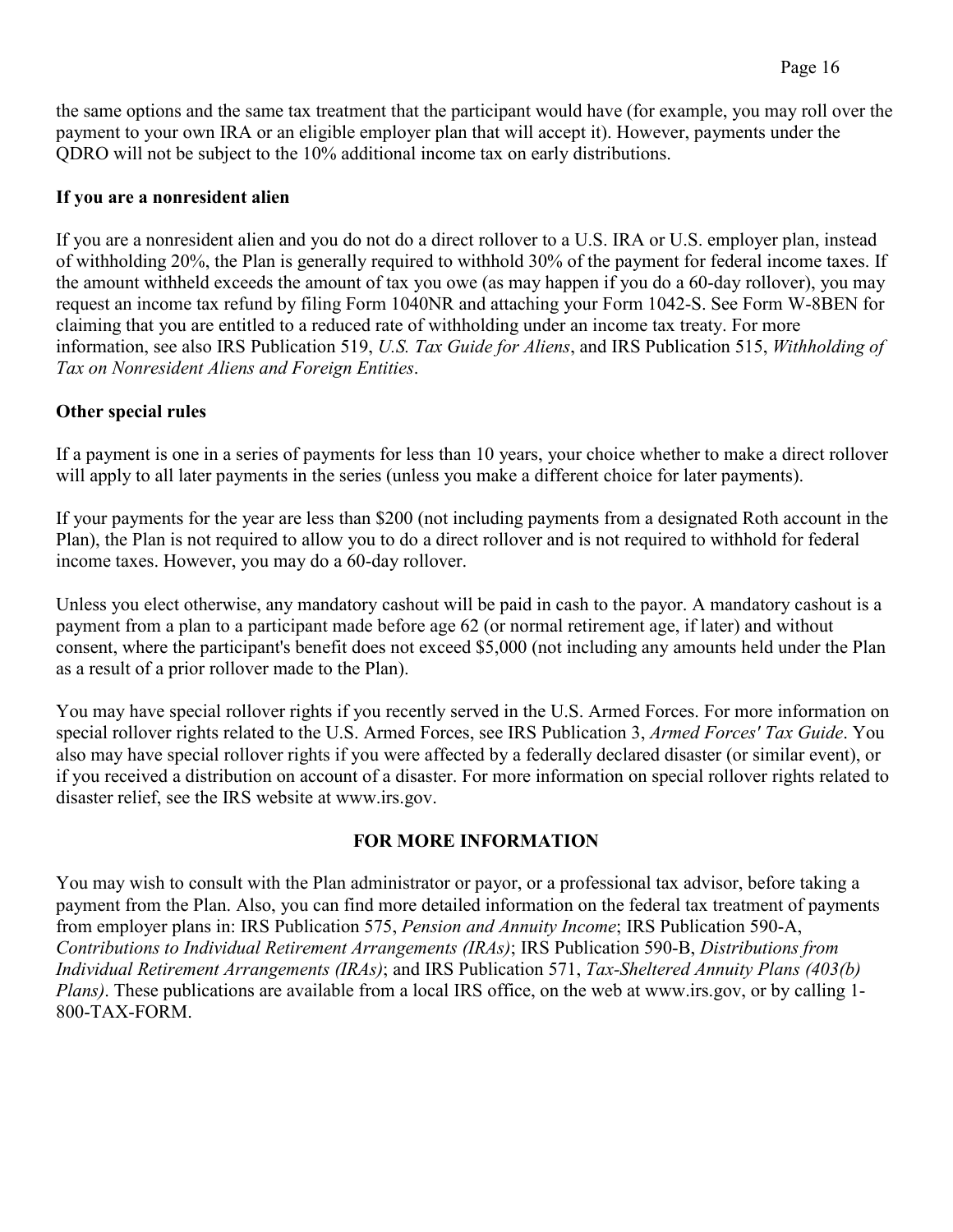#### **YOUR ROLLOVER OPTIONS DESIGNATED ROTH ACCOUNT**

You are receiving this notice because all or a portion of a payment you are receiving from the Plan (the "Plan") is eligible to be rolled over to a Roth IRA or designated Roth account in an employer plan. This notice is intended to help you decide whether to do a rollover.

This notice describes the rollover rules that apply to payments from the Plan that are from a designated Roth account. If you also receive a payment from the Plan that is not from a designated Roth account, you will be provided a different notice for that payment, and the Plan administrator or the payor will tell you the amount that is being paid from each account.

Rules that apply to most payments from a designated Roth account are described in the "General Information About Rollovers" section. Special rules that only apply in certain circumstances are described in the "Special Rules and Options" section.

## **GENERAL INFORMATION ABOUT ROLLOVERS**

## **How can a rollover affect my taxes?**

After-tax contributions included in a payment from a designated Roth account are not taxed, but earnings might be taxed. The tax treatment of earnings included in the payment depends on whether the payment is a qualified distribution. If a payment is only part of your designated Roth account, the payment will include an allocable portion of the earnings in your designated Roth account.

If the payment from the Plan is not a qualified distribution and you do not do a rollover to a Roth IRA or a designated Roth account in an employer plan, you will be taxed on the earnings in the payment. If you are under age 59-1/2, a 10% additional income tax on early distributions (generally, distributions made before age 59-1/2) will also apply to the earnings (unless an exception applies). However, if you do a rollover, you will not have to pay taxes currently on the earnings and you will not have to pay taxes later on payments that are qualified distributions.

If the payment from the Plan is a qualified distribution, you will not be taxed on any part of the payment even if you do not do a rollover. If you do a rollover, you will not be taxed on the amount you roll over and any earnings on the amount you roll over will not be taxed if paid later in a qualified distribution.

A qualified distribution from a designated Roth account in the Plan is a payment made after you are age 59-1/2 (or after your death or disability) and after you have had a designated Roth account in the Plan for at least 5 years. In applying the 5-year rule, you count from 01/01 of the year your first contribution was made to the designated Roth account. However, if you did a direct rollover to a designated Roth account in the Plan from a designated Roth account in another employer plan, your participation will count from 01/01 of the year your first contribution was made to the designated Roth account in the Plan or, if earlier, to the designated Roth account in the other employer plan.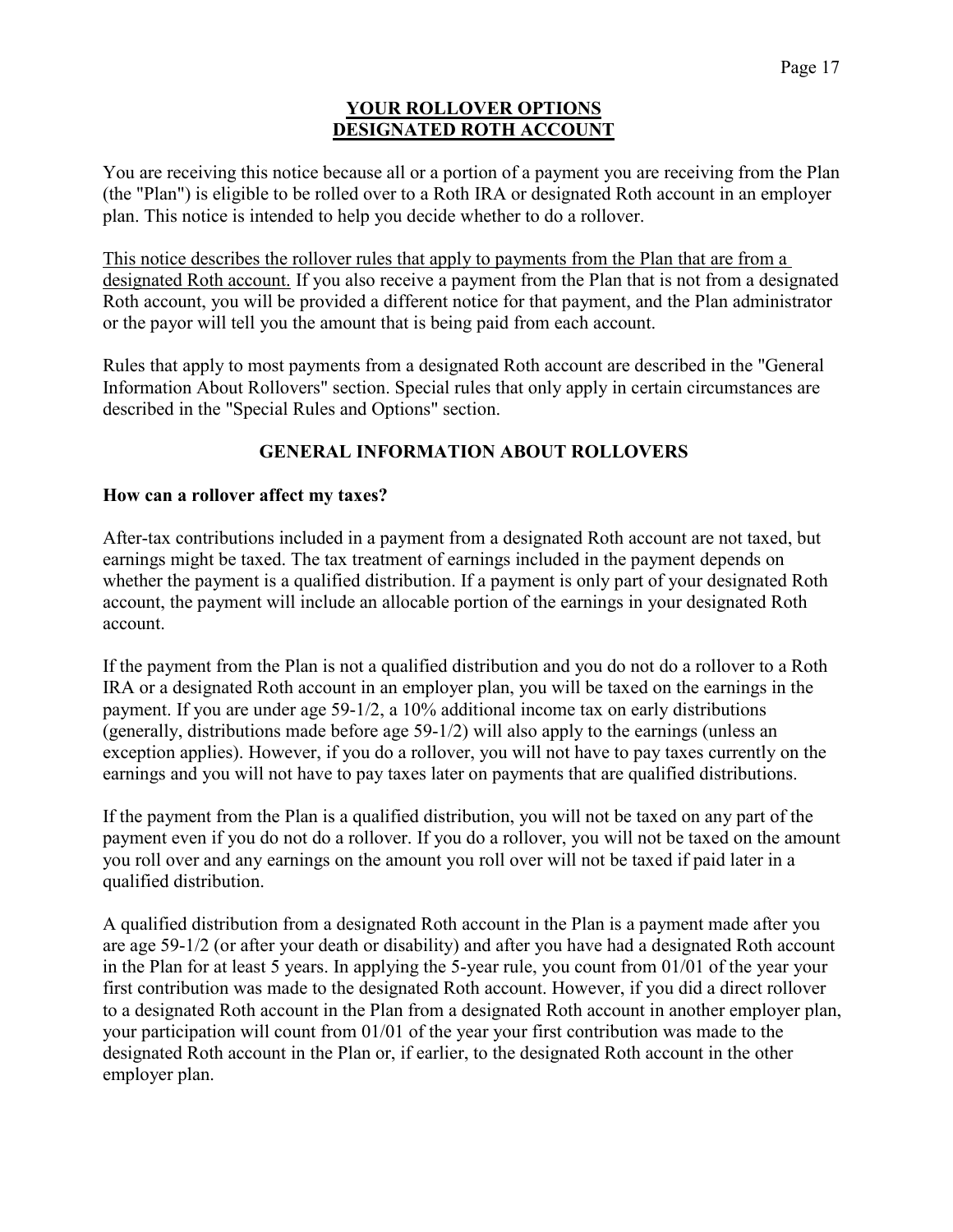## **What types of retirement accounts and plans may accept my rollover?**

You may roll over the payment to either a Roth IRA (a Roth individual retirement account or Roth individual retirement annuity) or a designated Roth account in an employer plan (a tax-qualified plan, section 403(b) plan or governmental section 457 plan) that will accept the rollover. The rules of the Roth IRA or employer plan that holds the rollover will determine your investment options, fees, and rights to payment from the Roth IRA or employer plan (for example, no spousal consent rules apply to Roth IRAs and Roth IRAs may not provide loans). Further, the amount rolled over will become subject to the tax rules that apply to the Roth IRA or the designated Roth account in the employer plan. In general, these tax rules are similar to those described elsewhere in this notice, but differences include:

- If you do a rollover to a Roth IRA, all of your Roth IRAs will be considered for purposes of determining whether you have satisfied the 5-year rule (counting from 01/01 of the year for which your first contribution was made to any of your Roth IRAs).
- If you do a rollover to a Roth IRA, you will not be required to take a distribution from the Roth IRA during your lifetime and you must keep track of the aggregate amount of the after-tax contributions in all of your Roth IRAs (in order to determine your taxable income for later Roth IRA payments that are not qualified distributions).
- Eligible rollover distributions from a Roth IRA can only be rolled over to another Roth IRA.

## **How do I do a rollover?**

There are two ways to do a rollover. You can either do a direct rollover or a 60-day rollover.

If you do a direct rollover, the Plan will make the payment directly to your Roth IRA or designated Roth account in an employer plan. You should contact the Roth IRA sponsor or the administrator of the employer plan for information on how to do a direct rollover.

If you do not do a direct rollover, you may still do a rollover by making a deposit (generally within 60 days) into a Roth IRA, whether the payment is a qualified or nonqualified distribution. In addition, you can do a rollover by making a deposit within 60 days into a designated Roth account in an employer plan if the payment is a nonqualified distribution and the rollover does not exceed the amount of the earnings in the payment. You cannot do a 60-day rollover to an employer plan of any part of a qualified distribution. If you receive a distribution that is a nonqualified distribution and you do not roll over an amount at least equal to the earnings allocable to the distribution, you will be taxed on the amount of those earnings not rolled over, including the 10% additional income tax on early distributions if you are under age 59-1/2 (unless an exception applies).

If you do a direct rollover of only a portion of the amount paid from the Plan and a portion is paid to you at the same time, the portion directly rolled over consists first of earnings.

If you do not do a direct rollover and the payment is not a qualified distribution, the Plan is required to withhold 20% of the earnings for federal income taxes (up to the amount of cash and property received other than employer stock). This means that, in order to roll over the entire payment in a 60-day rollover to a Roth IRA, you must use other funds to make up for the 20% withheld.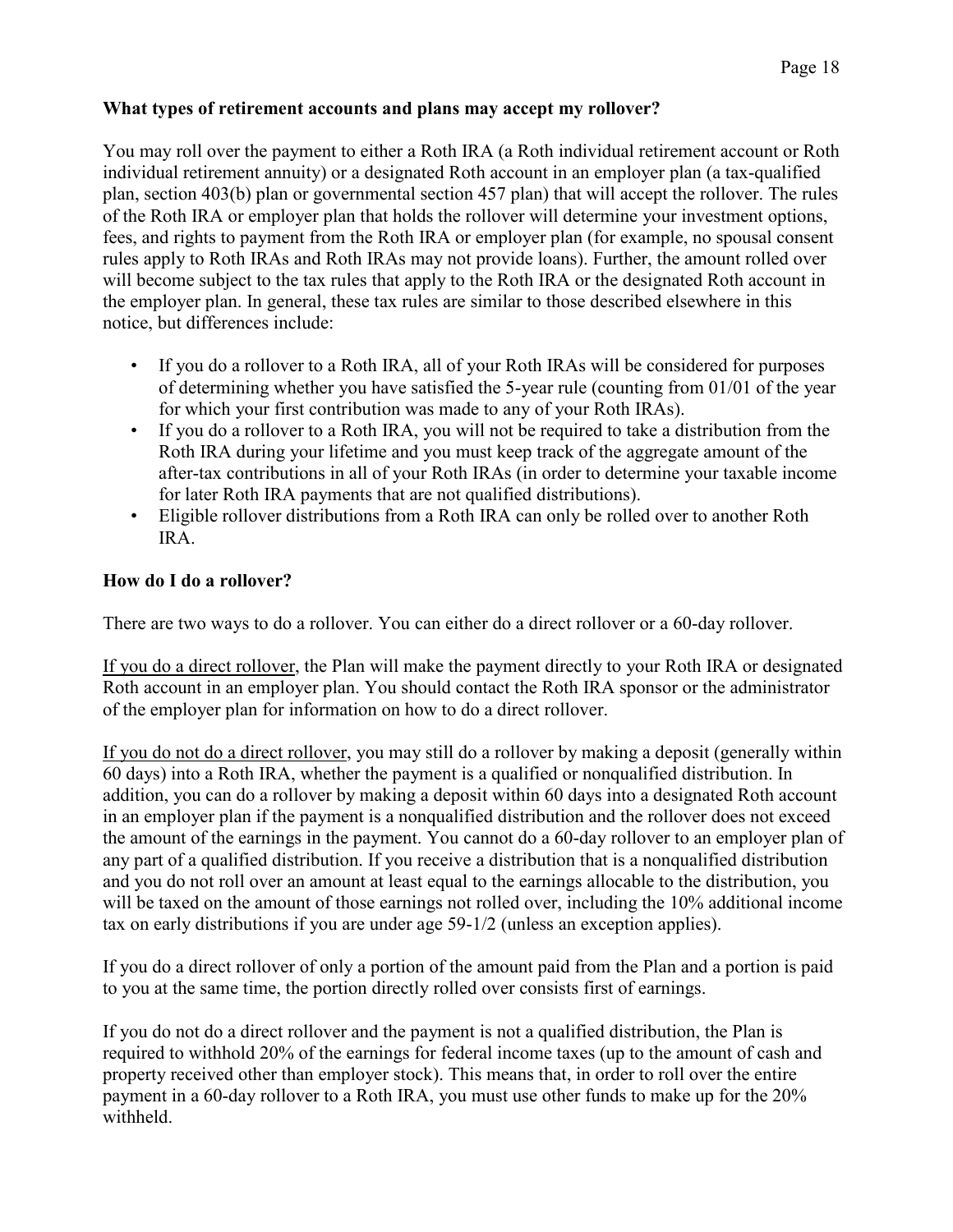## **How much may I roll over?**

If you wish to do a rollover, you may roll over all or part of the amount eligible for rollover. Any payment from the Plan is eligible for rollover, except:

- Certain payments spread over a period of at least 10 years or over your life or life expectancy (or the lives or joint life expectancy of you and your beneficiary);
- Required minimum distributions after age 70-1/2 (if you were born before July 1, 1949) or age 72 (if you were born after June 30, 1949) or after death;
- Hardship distributions;
- ESOP dividends:
- Corrective distributions of contributions that exceed tax law limitations;
- Loans treated as deemed distributions (for example, loans in default due to missed payments before your employment ends);
- Cost of life insurance paid by the Plan;
- Payments of certain automatic enrollment contributions requested to be withdrawn within 90 days of the first contribution; and
- Amounts treated as distributed because of a prohibited allocation of S corporation stock under an ESOP (also, there will generally be adverse tax consequences if S corporation stock is held by an IRA).

The Plan administrator or the payor can tell you what portion of a payment is eligible for rollover.

## **If I don't do a rollover, will I have to pay the 10% additional income tax on early distributions?**

If a payment is not a qualified distribution and you are under age 59-1/2, you will have to pay the 10% additional income tax on early distributions with respect to the earnings allocated to the payment that you do not roll over (including amounts withheld for income tax), unless one of the exceptions listed below applies. This tax is in addition to the regular income tax on the earnings not rolled over.

The 10% additional income tax does not apply to the following payments from the Plan:

- Payments made after you separate from service if you will be at least age 55 in the year of the separation;
- Payments that start after you separate from service if paid at least annually in equal or close to equal amounts over your life or life expectancy (or the lives or joint life expectancy of you and your beneficiary);
- Payments from a governmental plan made after you separate from service if you are a qualified public safety employee and you will be at least age 50 in the year of the separation;
- Payments of up to \$5,000 made to you from a defined contribution plan within one year after the birth or adoption of a child;
- Payments made due to disability;
- Payments after your death;
- Payments of ESOP dividends;
- Corrective distributions of contributions that exceed tax law limitations;
- Cost of life insurance paid by the Plan;
- Payments made directly to the government to satisfy a federal tax levy;
- Payments made under a qualified domestic relations order (QDRO);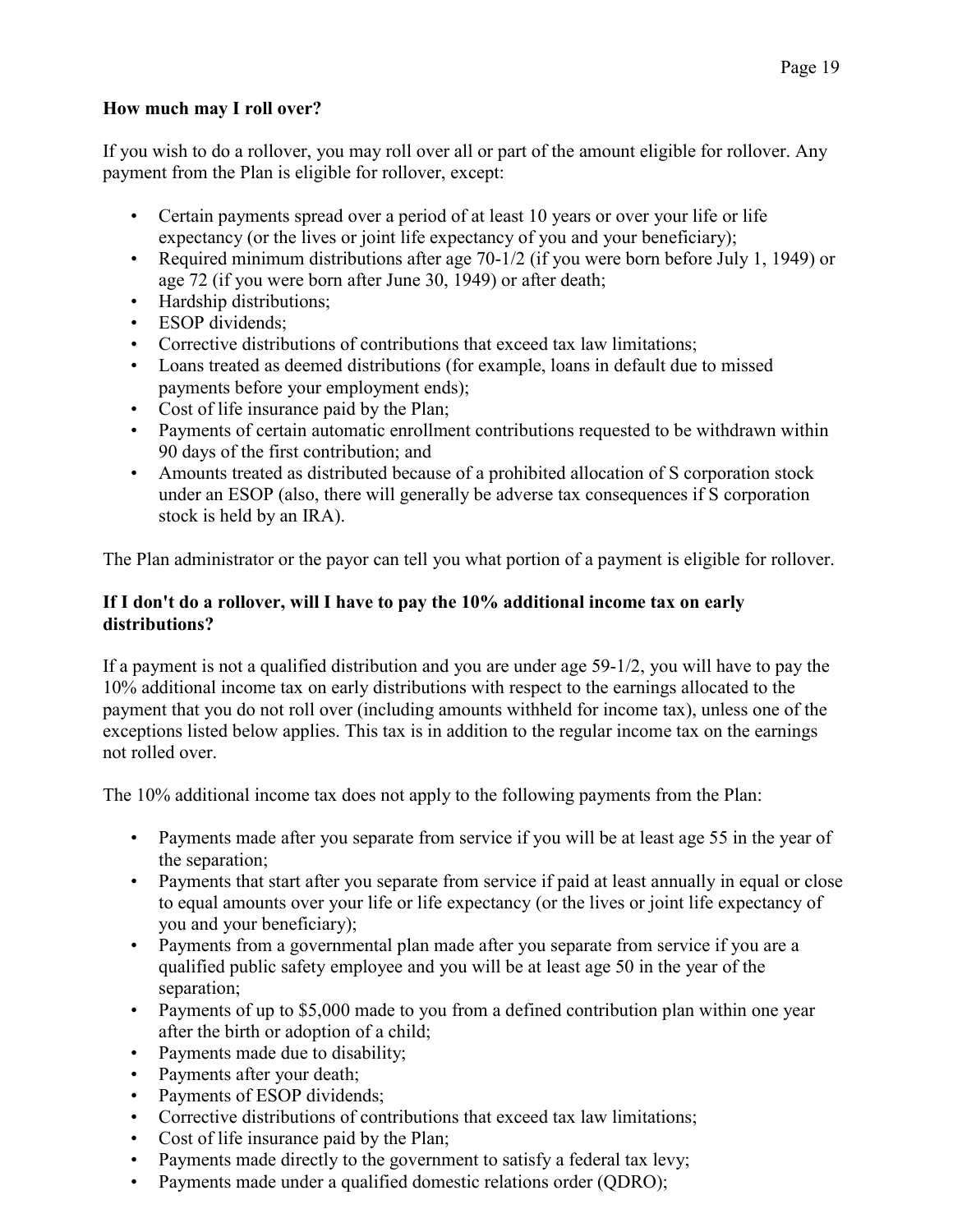- Payments up to the amount of your deductible medical expenses (without regard to whether you itemize deductions for the taxable year);
- Certain payments made while you are on active duty if you were a member of a reserve component called to duty after 09/11/2001 for more than 179 days;
- Payments of certain automatic enrollment contributions requested to be withdrawn within 90 days of the first contribution; and
- Payments for certain distributions relating to certain federally declared disasters.

## **If I do a rollover to a Roth IRA, will the 10% additional income tax apply to early distributions from the IRA?**

If you receive a payment from a Roth IRA when you are under age 59-1/2, you will have to pay the 10% additional income tax on early distributions on the earnings paid from the Roth IRA, unless an exception applies or the payment is a qualified distribution. In general, the exceptions to the 10% additional income tax for early distributions from a Roth IRA listed above are the same as the exceptions for early distributions from a plan. However, there are a few differences for payments from a Roth IRA, including:

- The exception for payments made after you separate from service if you will be at least age 55 in the year of the separation (or age 50 for qualified public safety employees) does not apply.
- The exception for qualified domestic relations orders (QDROs) does not apply (although a special rule applies under which, as part of a divorce or separation agreement, a tax-free transfer may be made directly to a Roth IRA of a spouse or former spouse).
- The exception for payments made at least annually in equal or close to equal amounts over a specified period applies without regard to whether you have had a separation from service.
- There are additional exceptions for (1) payments for qualified higher education expenses, (2) payments up to \$10,000 used in a qualified first-time home purchase, and (3) payments for health insurance premiums after you have received unemployment compensation for 12 consecutive weeks (or would have been eligible to receive unemployment compensation but for self-employed status).

## **Will I owe State income taxes?**

This notice does not describe any State or local income tax rules (including withholding rules).

## **SPECIAL RULES AND OPTIONS**

## **If you miss the 60-day rollover deadline**

Generally, the 60-day rollover deadline cannot be extended. However, the IRS has the limited authority to waive the deadline under certain extraordinary circumstances, such as when external events prevented you from completing the rollover by the 60-day rollover deadline. Under certain circumstances, you may claim eligibility for a waiver of the 60-day rollover deadline by making a written self-certification. Otherwise, to apply for a waiver, you must file a private letter ruling request with the IRS. Private letter ruling requests require the payment of a nonrefundable user fee. For more information, see IRS Publication 590-A, *Contributions to Individual Retirement Arrangements (IRAs)*.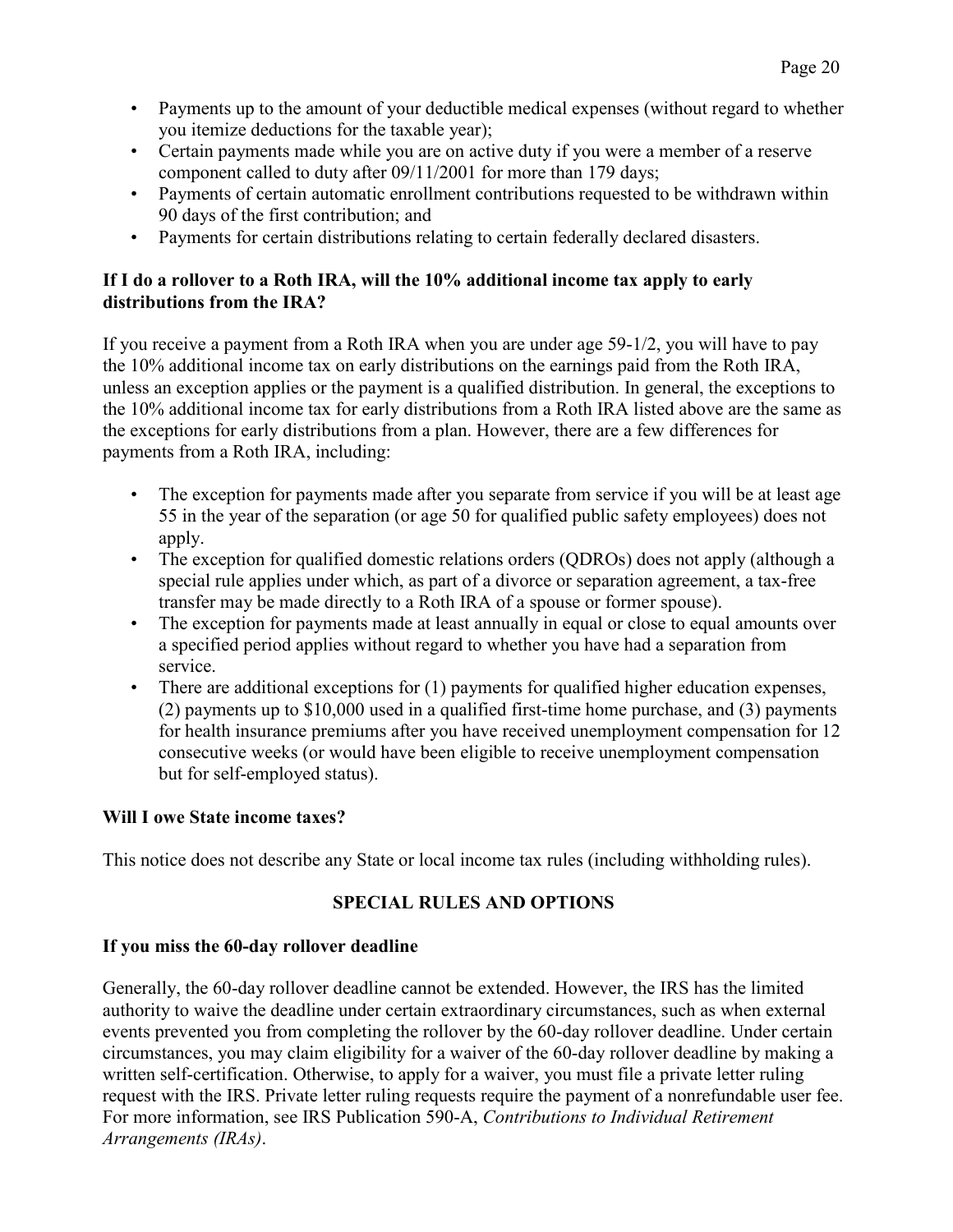## **If your payment includes employer stock that you do not roll over**

If you receive a payment that is not a qualified distribution and you do not roll it over, you can apply a special rule to payments of employer stock (or other employer securities) that are paid in a lump sum after separation from service (or after age 59-1/2, disability, or the participant's death). Under the special rule, the net unrealized appreciation on the stock included in the earnings in the payment will not be taxed when distributed to you from the Plan and will be taxed at capital gain rates when you sell the stock. If you do a rollover to a Roth IRA for a nonqualified distribution that includes employer stock (for example, by selling the stock and rolling over the proceeds within 60 days of the distribution), you will not have any taxable income and the special rule relating to the distributed employer stock will not apply to any subsequent payments from the Roth IRA or employer plan. Net unrealized appreciation is generally the increase in the value of the employer stock after it was acquired by the Plan. The Plan administrator can tell you the amount of any net unrealized appreciation.

If you receive a payment that is a qualified distribution that includes employer stock and you do not roll it over, your basis in the stock (used to determine gain or loss when you later sell the stock) will equal the fair market value of the stock at the time of the payment from the Plan.

## **If you have an outstanding loan that is being offset**

If you have an outstanding loan from the Plan, your Plan benefit may be offset by the outstanding amount of the loan, typically when your employment ends. The offset amount is treated as a distribution to you at the time of the offset. Generally, you may roll over all or any portion of the offset amount. If the distribution attributable to the offset is not a qualified distribution, and you do not roll over the offset amount, you will be taxed on any earnings included in the distribution (including the 10% additional income tax on early distributions, unless an exception applies). You may roll over the earnings included in the loan offset to a Roth IRA or designated Roth account in an employer plan (if the terms of the employer plan permit the plan to receive plan loan offset rollovers). You may also roll over the full amount of the offset to a Roth IRA.

How long you have to complete the rollover depends on what kind of plan loan offset you have. If you have a qualified plan loan offset, you will have until your tax return due date (including extensions) for the tax year during which the offset occurs to complete your rollover. A qualified plan loan offset occurs when a plan loan in good standing is offset because your employer plan terminates, or because you sever from employment. If your plan loan offset occurs for any other reason, then you have 60 days from the date the offset occurs to complete your rollover.

## **If you receive a nonqualified distribution and you were born on or before 01/01/1936**

If you were born on or before 01/01/1936, and receive a lump sum distribution that is not a qualified distribution and that you do not roll over, special rules for calculating the amount of the tax on the earnings in the payment might apply to you. For more information, see IRS Publication 575, *Pension and Annuity Income*.

## **If your payment is from a governmental section 457(b) plan**

If the Plan is a governmental section 457(b) plan, the same rules described elsewhere in this notice generally apply, allowing you to roll over the payment to an IRA or an employer plan that accepts rollovers. One difference is that, if you receive a payment that is not a qualified distribution and you do not roll it over, you will not have to pay the 10% additional income tax on early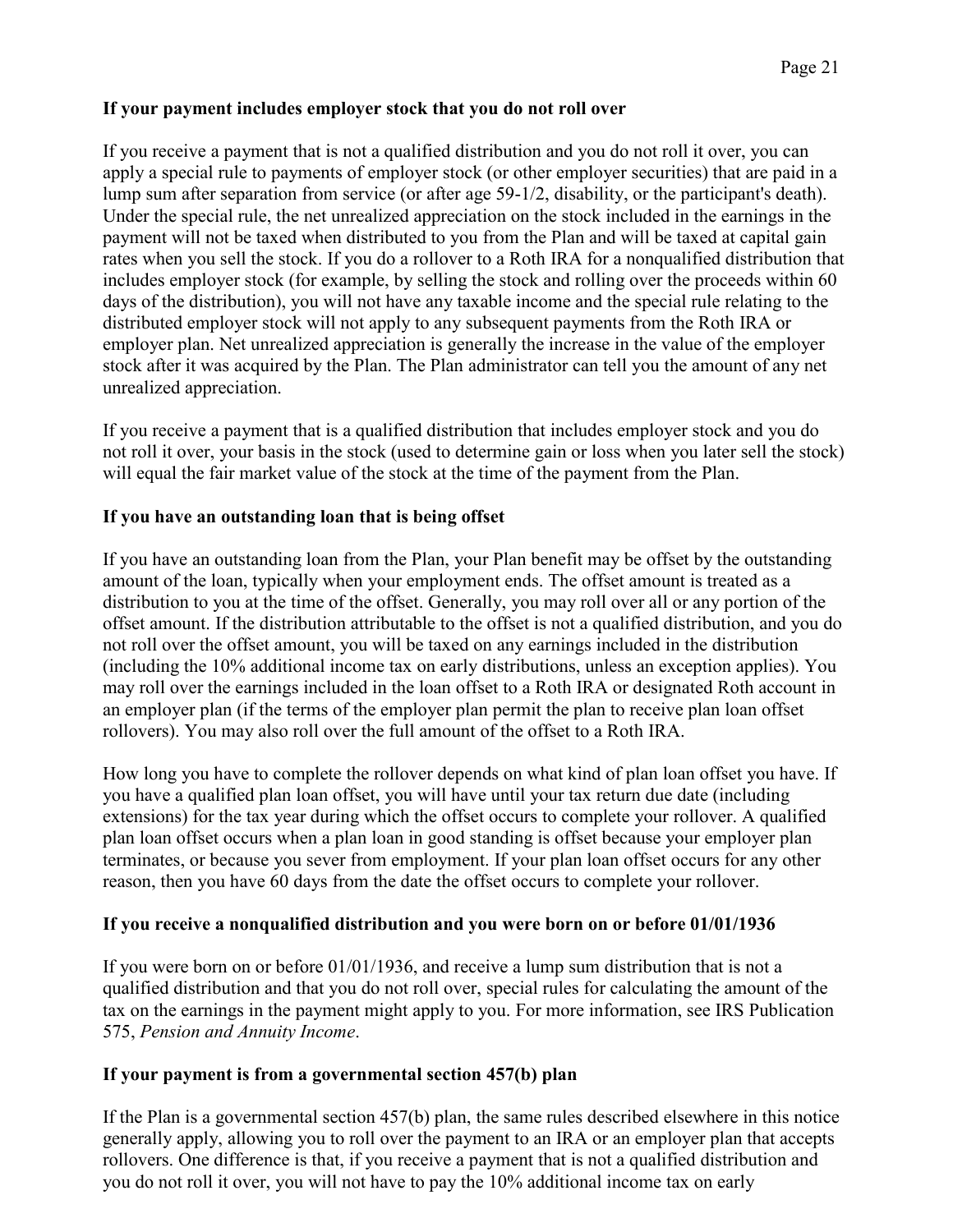distributions with respect to the earnings allocated to the payment that you do not roll over, even if you are under age 59-1/2 (unless the payment is from a separate account holding rollover contributions that were made to the Plan from a tax-qualified plan, a section 403(b) plan, or an IRA). However, if you do a rollover to an IRA or to an employer plan that is not a governmental section 457(b) plan, a later distribution that is not a qualified distribution made before age 59-1/2 will be subject to the 10% additional income tax on earnings allocated to the payment (unless an exception applies). Other differences include that you cannot do a rollover if the payment is due to an "unforeseeable emergency" and the special rules under "If your payment includes employer stock that you do not roll over" and "If you were born on or before January 1, 1936" do not apply.

## **If you receive a nonqualified distribution, are an eligible retired public safety officer, and your payment is used to pay for health coverage or qualified long-term care insurance**

If the Plan is a governmental plan, you retired as a public safety officer, and your retirement was by reason of disability or was after normal retirement age, you can exclude from your taxable income nonqualified distributions paid directly as premiums to an accident or health plan (or a qualified long-term care insurance contract) that your employer maintains for you, your spouse, or your dependents, up to a maximum of \$3,000 annually. For this purpose, a public safety officer is a law enforcement officer, firefighter, chaplain, or member of a rescue squad or ambulance crew.

## **If you are not a Plan participant**

Payments after death of the participant. If you receive a distribution after the participant's death that you do not roll over, the distribution will generally be taxed in the same manner described elsewhere in this notice. However, whether the payment is a qualified distribution generally depends on when the participant first made a contribution to the designated Roth account in the Plan. Also, the 10% additional income tax on early distributions and the special rules for public safety officers do not apply, and the special rule described under the section "If you receive a nonqualified distribution and you were born on or before 01/01/1936" applies only if the participant was born on or before 01/01/1936.

**If you are a surviving spouse**. If you receive a payment from the Plan as the surviving spouse of a deceased participant, you have the same rollover options that the participant would have had, as described elsewhere in this notice. In addition, if you choose to do a rollover to a Roth IRA, you may treat the Roth IRA as your own or as an inherited Roth IRA.

A Roth IRA you treat as your own is treated like any other Roth IRA of yours, so that you will not have to receive any required minimum distributions during your lifetime and earnings paid to you in a nonqualified distribution before you are age 59-1/2 will be subject to the 10% additional income tax on early distributions (unless an exception applies).

If you treat the Roth IRA as an inherited Roth IRA, payments from the Roth IRA will not be subject to the 10% additional income tax on early distributions. An inherited Roth IRA is subject to required minimum distributions. If the participant had started taking required minimum distributions from the Plan, you will have to receive required minimum distributions from the inherited Roth IRA. If the participant had not started taking required minimum distributions, you will not have to start receiving required minimum distributions from the inherited Roth IRA until the year the participant would have been age 70-1/2 (if born before July 1, 1949) or age 72 (if born after June 30, 1949).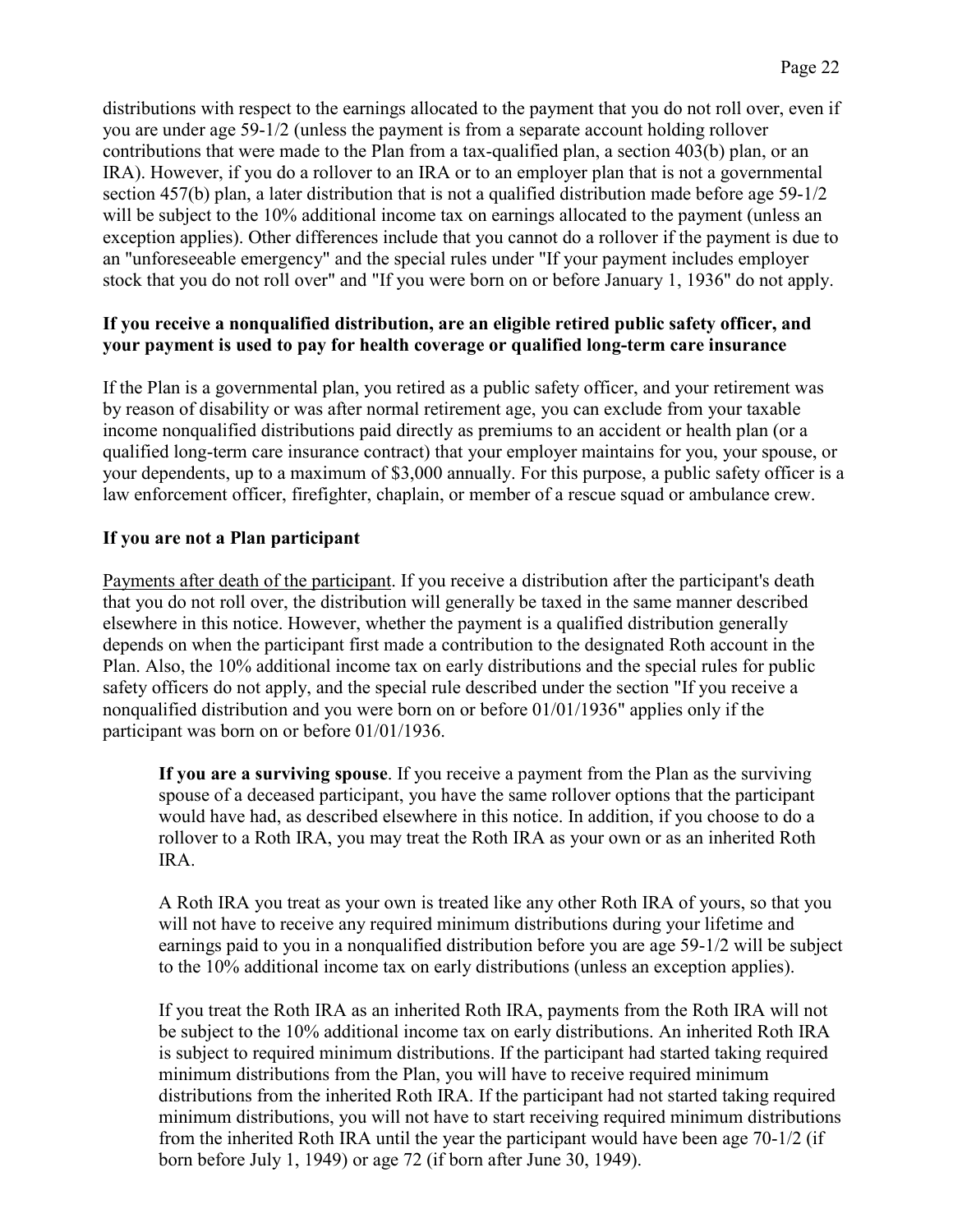**If you are a surviving beneficiary other than a spouse**. If you receive a payment from the Plan because of the participant's death and you are a designated beneficiary other than a surviving spouse, the only rollover option you have is to do a direct rollover to an inherited Roth IRA. Payments from the inherited Roth IRA, even if made in a nonqualified distribution, will not be subject to the 10% additional income tax on early distributions. You will have to receive required minimum distributions from the inherited Roth IRA.

Payments under a qualified domestic relations order. If you are the spouse or a former spouse of the participant who receives a payment from the Plan under a qualified domestic relations order (QDRO), you generally have the same options and the same tax treatment that the participant would have (for example, you may roll over the payment as described in this notice).

#### **If you are a nonresident alien**

If you are a nonresident alien and you do not do a direct rollover to a U.S. IRA or U.S. employer plan, instead of withholding 20%, the Plan is generally required to withhold 30% of the payment for federal income taxes. If the amount withheld exceeds the amount of tax you owe (as may happen if you do a 60-day rollover), you may request an income tax refund by filing Form 1040NR and attaching your Form 1042-S. See Form W-8BEN for claiming that you are entitled to a reduced rate of withholding under an income tax treaty. For more information, see also IRS Publication 519, *U.S. Tax Guide for Aliens*, and IRS Publication 515, *Withholding of Tax on Nonresident Aliens and Foreign Entities*.

## **Other special rules**

If a payment is one in a series of payments for less than 10 years, your choice whether to make a direct rollover will apply to all later payments in the series (unless you make a different choice for later payments).

If your payments for the year (only including payments from the designated Roth account in the Plan) are less than \$200, the Plan is not required to allow you to do a direct rollover and is not required to withhold for federal income taxes. However, you can do a 60-day rollover.

Unless you elect otherwise, a mandatory cashout from the designated Roth account in the Plan of more than \$1,000 will be directly rolled over to a Roth IRA chosen by the Plan administrator or the payor. A mandatory cashout is a payment from a plan to a participant made before age 62 (or normal retirement age, if later) and without consent, where the participant's benefit does not exceed \$5,000 (not including any amounts held under the Plan as a result of a prior rollover made to the Plan).

You may have special rollover rights if you recently served in the U.S. Armed Forces. For more information on special rollover rights related to the U.S. Armed Forces, see IRS Publication 3, *Armed Forces' Tax Guide*. You also may have special rollover rights if you were affected by a federally declared disaster (or similar event), or if you received a distribution on account of a disaster. For more information on special rollover rights related to disaster relief, see the IRS website at www.irs.gov.